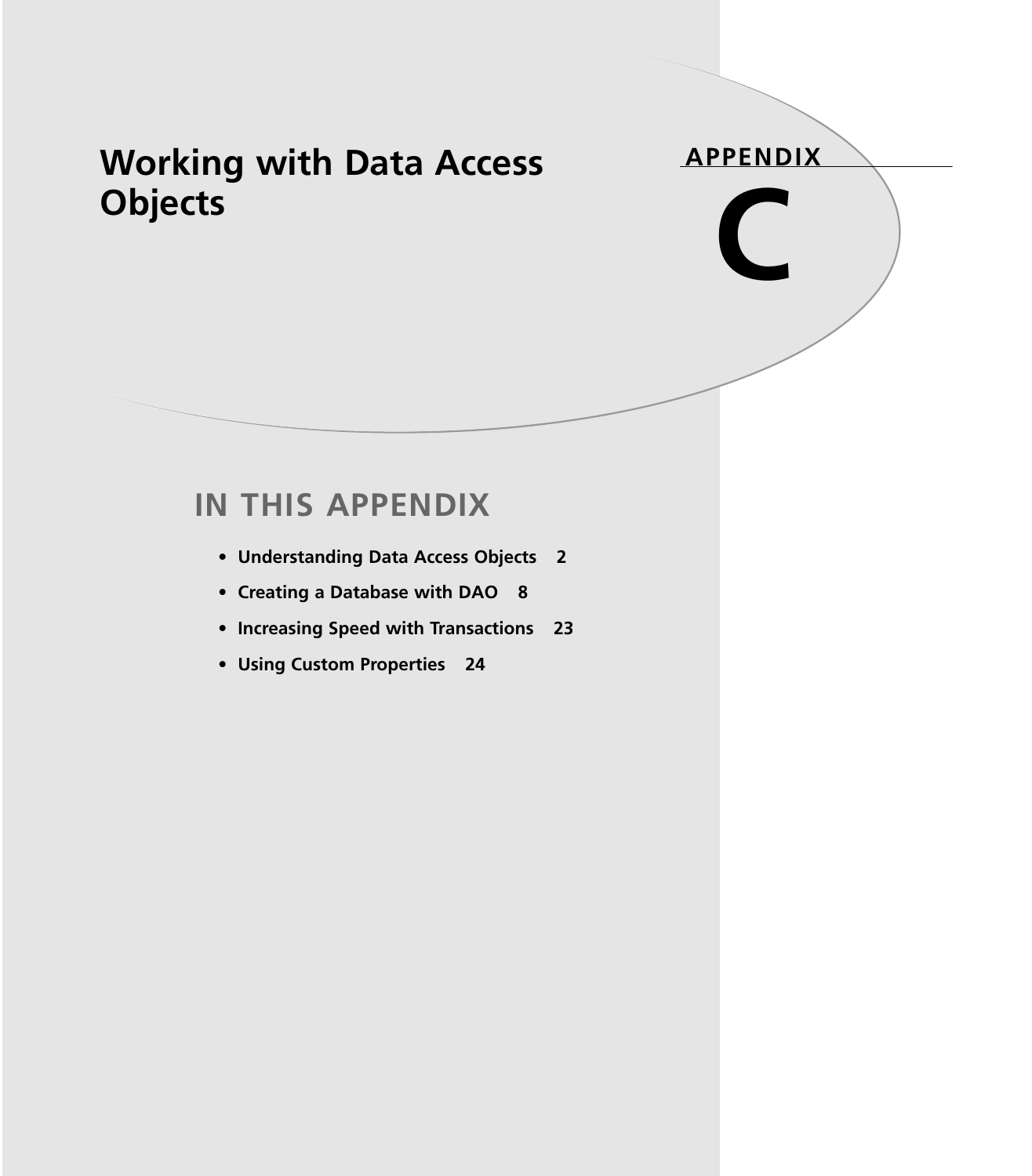As mentioned in Chapter 3, "Making Access Project and Data Technology Choices," you now have the choice of three technologies for manipulating data in VBA. All have extremely powerful programming models that let you control your database. The first technology, Data Access Objects (DAO), has been used for several versions of Access and is discussed in this appendix. The current version of DAO is 3.6, the same as in Access 2000. Because Microsoft's aim is to use ADO now instead of DAO, the company has chosen not to put the resources into revving DAO.

# **Understanding Data Access Objects**

If you read Chapter 4, "Working with Access Collections and Objects," you're already prepared for DAO and any other object model that might come your way. All the concepts presented about properties, methods, and collections work the same way. The only changes are the names of the objects and the types of members they contain.

Chapter 13, "Driving Office Applications with Automation," focuses on programming Excel, Word, and other VBA-supported applications through Automation. Again, using these object models with DAO just requires that you understand the different types of objects and their specific properties and methods; you don't need to learn any new basic concepts.

DAO is one of Microsoft's models for accessing databases. This object model coexists with the Access programming model. However, the DAO feature is also a separate component available in all Microsoft applications that support VBA. Therefore, you can use what you learn in this appendix for programming in Office 2002 as well as in Visual Basic 4 and greater.

DAO provides a consistent object-oriented interface for performing all database-related functions. Although this might sound intimidating, DAO is not only extremely powerful, but is also very easy to use. Some of its features are as follows:

- The capability to create and edit databases, tables, queries, indexes, fields, referential integrity rules, and security.
- The capability to access data by using SQL. Methods are also available for navigating and searching through the data in tables and data resulting from queries.
- Support for beginning, committing, and canceling transactions. Transactions, which can be nested, are useful for performing bulk operations on the database as a single action.
- The capability to create custom properties on any DAO.
- The capability to repair and compact databases from the programming language.
- Support for attaching remote tables to your database, as well as for managing the connection.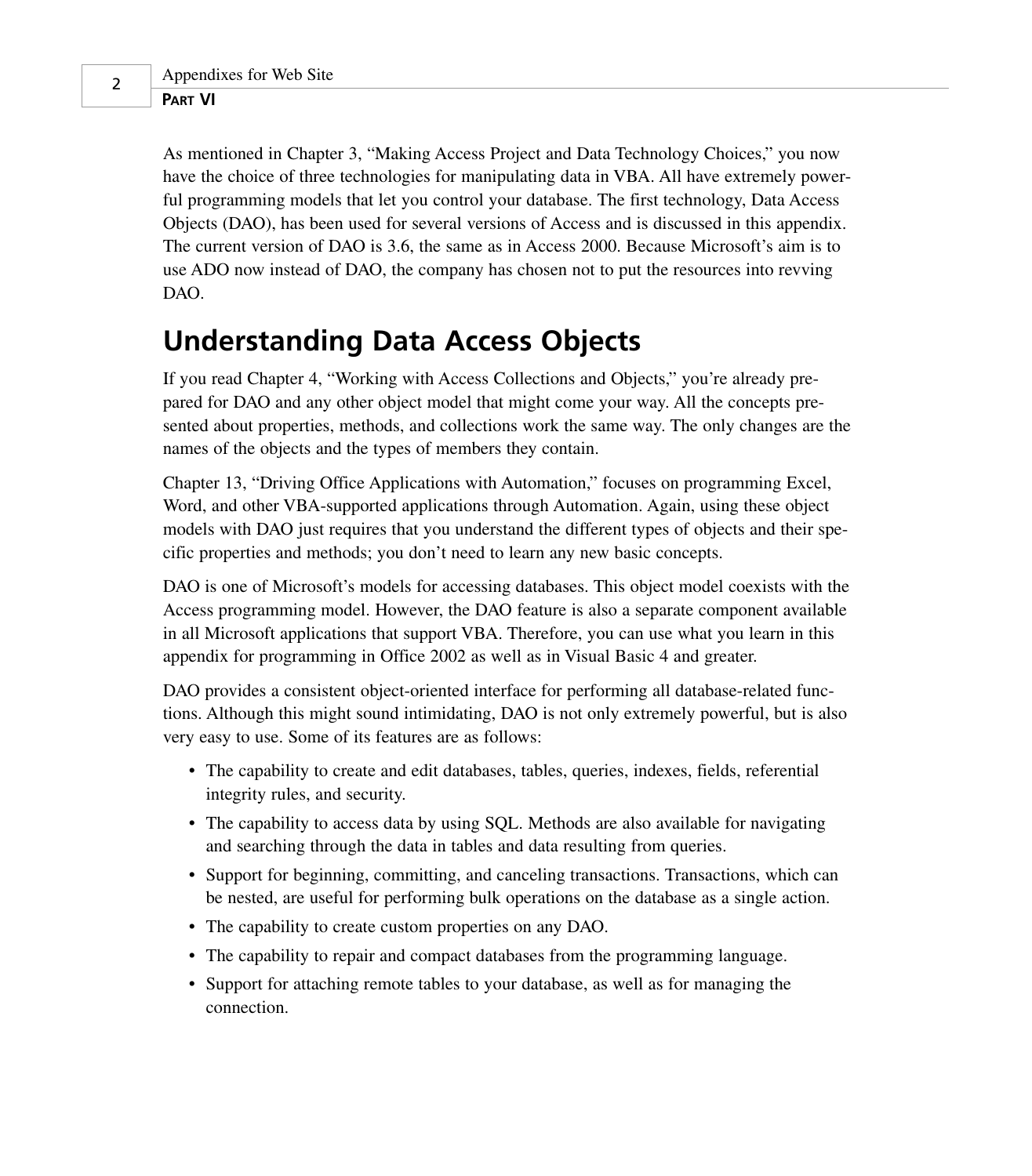## **Understanding Your Database's Anatomy**

Although you consider Access to be your database application, the actual database engine is in a Microsoft component called Jet. This component handles all aspects of your database. Access is merely the way Jet is exposed graphically to users.

Because Jet is a separate component, other applications can use it. To make interaction with the database engine simpler, the DAO programming model is exposed. DAO is an Automation interface for accessing the Jet engine. In simple terms, this means that any application that supports Automation—including all Microsoft applications that support VBA—can access individual DAO and, hence, the database engine.

If you understand this relationship, you can see why DAO isn't part of the Access object hierarchy and why the Access hierarchy consists mainly of user-interface–related elements (your forms and reports). However, because a close relationship exists between Access and DAO, you need to learn about many DAO properties that serve specific functions within Access. You also learn how to create your own custom-defined properties and add them to your database.

#### **NOTE**

DAO has been referred to as an *object-oriented programming model*. Don't confuse this term with *object-oriented database*. Access isn't an object-oriented database; it's a relational database. Object-oriented databases are fundamentally different from relational databases, and the two shouldn't be confused.

As an object-based programming model, DAO exposes collections, properties, and methods for manipulating the individual components. All these concepts are discussed in this appendix. By now, you should begin to see how the basic VBA concepts are being carried throughout each component of Access.

When examining DAO, it helps to analyze the composition of your database. Databases in Access are composed of the following pieces:

| Tables            | Reports                 |
|-------------------|-------------------------|
| <b>Oueries</b>    | Code modules and macros |
| Forms             | Security information    |
| Data Access Pages | Relationships           |

All these elements make up your database. DAO provides an interface to obtain a tremendous amount of information about each element. You can obtain information about a table's definition, all its fields, indexes, and relationships. You can quickly and easily add or delete more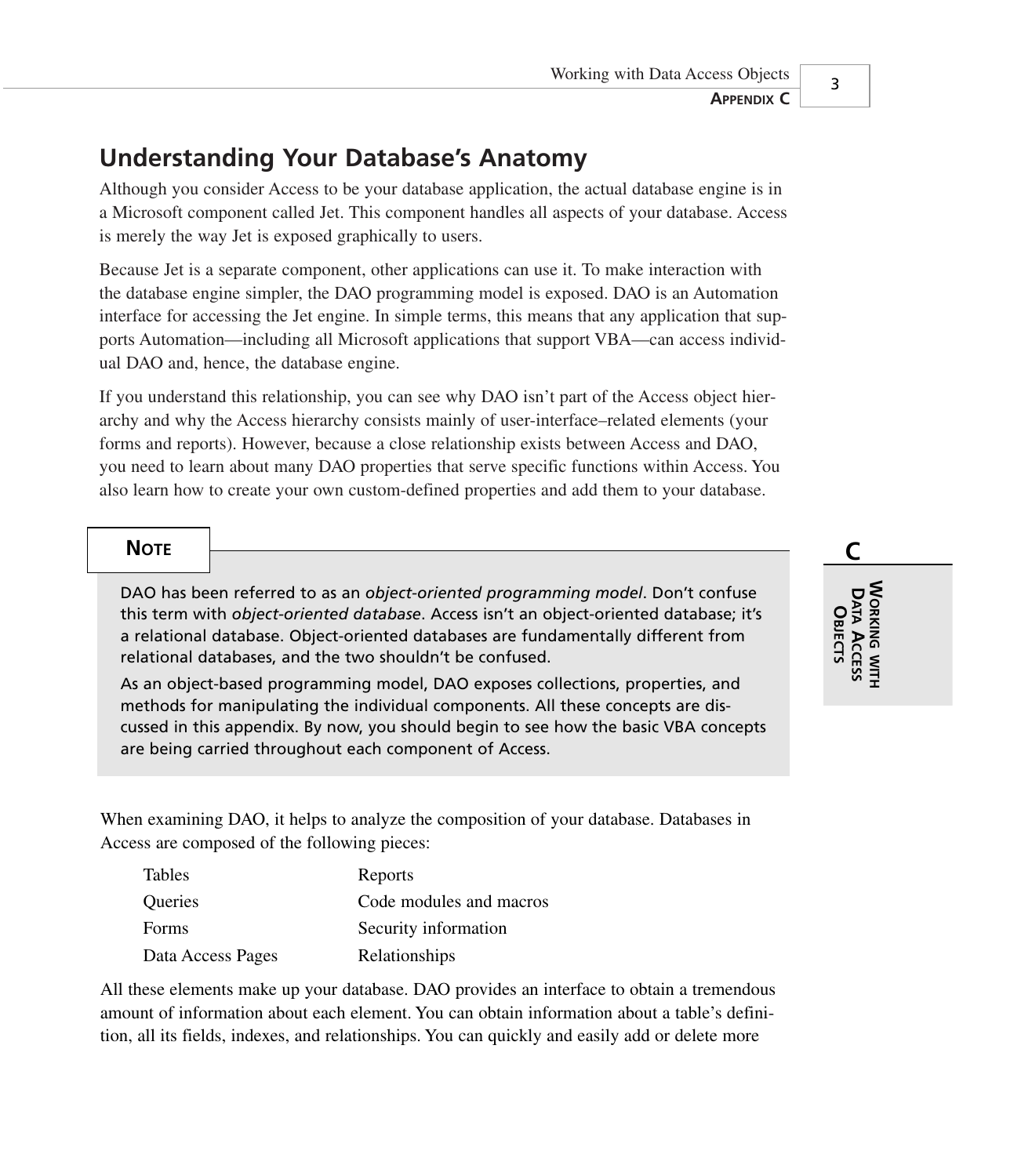tables, queries, or relationships. You can even add to these objects custom properties that are saved with the database. All this power is easily accessible through that consistent programming paradigm known as DAO.

# **Getting Started with DAO**

Because DAO consists of such a large number of objects, it helps to see a road map of how all these objects relate. As with most object models, DAO has a distinct object hierarchy. In Access you start with the *Application* object, whereas in DAO you start with *DBEngine*. In this section, you learn how to maneuver through the object hierarchy by manipulating each object.

Figure C.1 is a diagram representing the DAO object hierarchy. This diagram demonstrates the *hierarchy* or tree of objects that DAO exposes. From Figure C.1, you can see the numerous available objects and the path you must follow to reach them.



**Data Access Objects Object Model**

#### **FIGURE C.1**

*The DAO object hierarchy starts with DBEngine, through which all other objects must be referenced.*

In Figure C.1, you can see that *DBEngine* is the root object and consists of its own set of properties and methods, as well as a collection of objects called *workspaces*. Workspaces allow you to manage your open databases, open more databases, and create transactions. They have their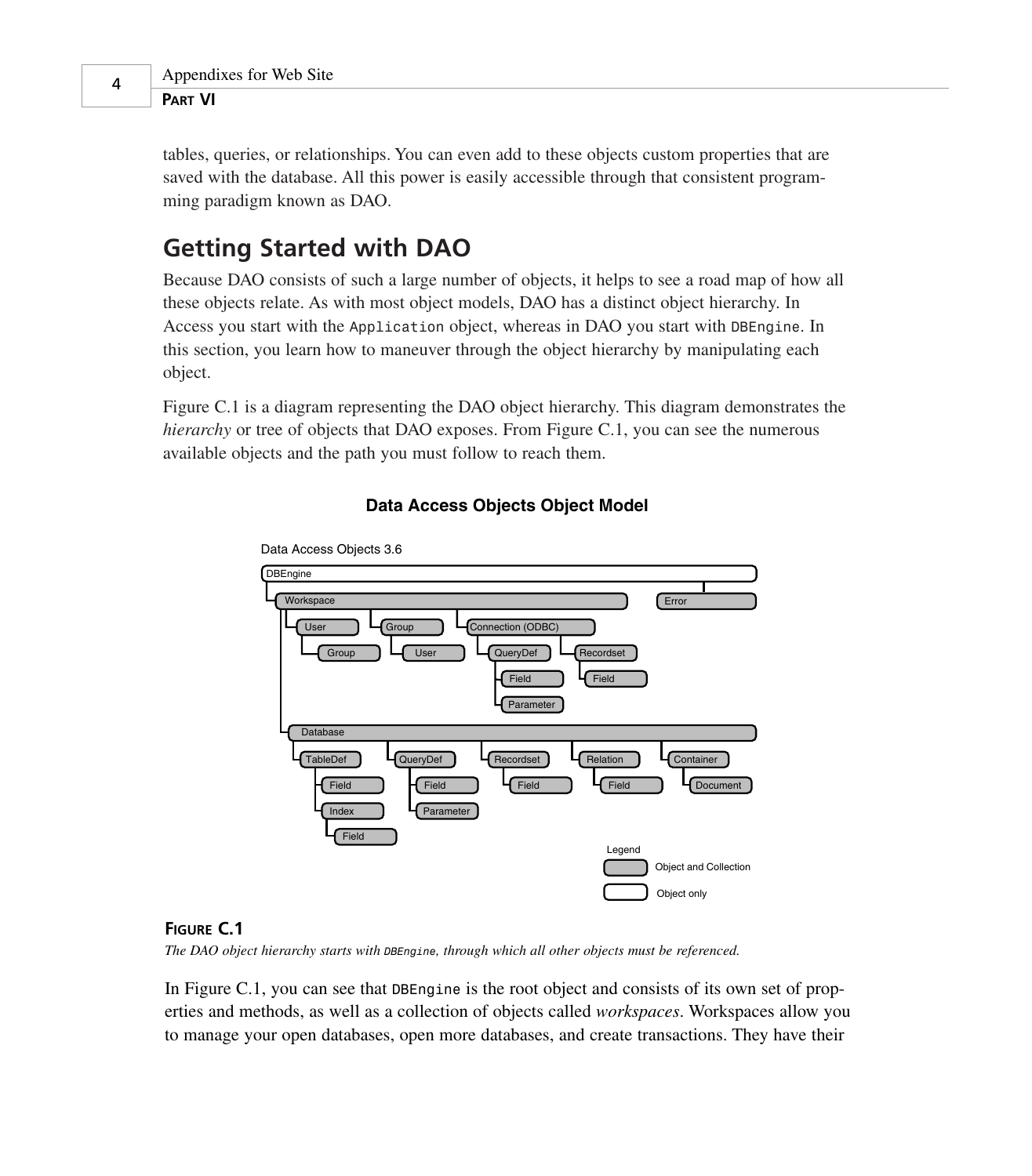5

**C**

**DATA**

**ACCESS OBJECTS**

**WORKING**

**MITH** 

own set of properties and methods, as well as a collection of databases. After retrieving *DBEngine* and the *Workspace* object, you can access your database. You do most of your work in the *Database* object. The Database collection, as you can guess by now, consists of its own set of properties and methods. It also contains collections of different objects that define your database. An .mdb database file corresponds to the *Database* object and everything below it in the hierarchy.

The next sections introduce you to how to manipulate your database by using the *Database* object and all its collections. When reading the following sections, it might help to refer to Figure C.1, which gives you directions to every object available in DAO. Figure C.1 shows no shortcuts, so you must first stop at any objects along the way to get to the specific object you're interested in.

## **Getting into Your Database**

All programs must start somewhere. In Access, you often have an *AutoExec* macro that starts your application. In the DAO world, you also have an entry point—the *DBEngine* object. At this entry point, you can obtain a reference to your database. This is where all your journeys into DAO must start. From here, you can travel to any object in the hierarchy.

When Access starts up, it initializes the database engine and creates an initial workspace. Opening a database sets up a *Database* object for you. To reach your *Database* object, you must first reference the engine and the workspace as follows:

```
Dim dbsCurrentDatabase as Database
Set dbsCurrentDatabase = CurrentDb()
```
## **NOTE**

If you're an Access 2 developer, you might be wondering why the *CurrentDb()* function is being recommended because it was marked as obsolete from Access 1. *CurrentDb()* made a comeback in Access 95 and is the preferred way of accessing your database. *CurrentDb()* returns a second instance of the database, which helps minimize possible conflicts in multiuser scenarios.

You can use the *Database* object for

- Examining queries and tables
- Obtaining information about your database's relationships
- Enumerating the forms, reports, and macros in the database
- Executing an action query or passing a SQL string to an ODBC database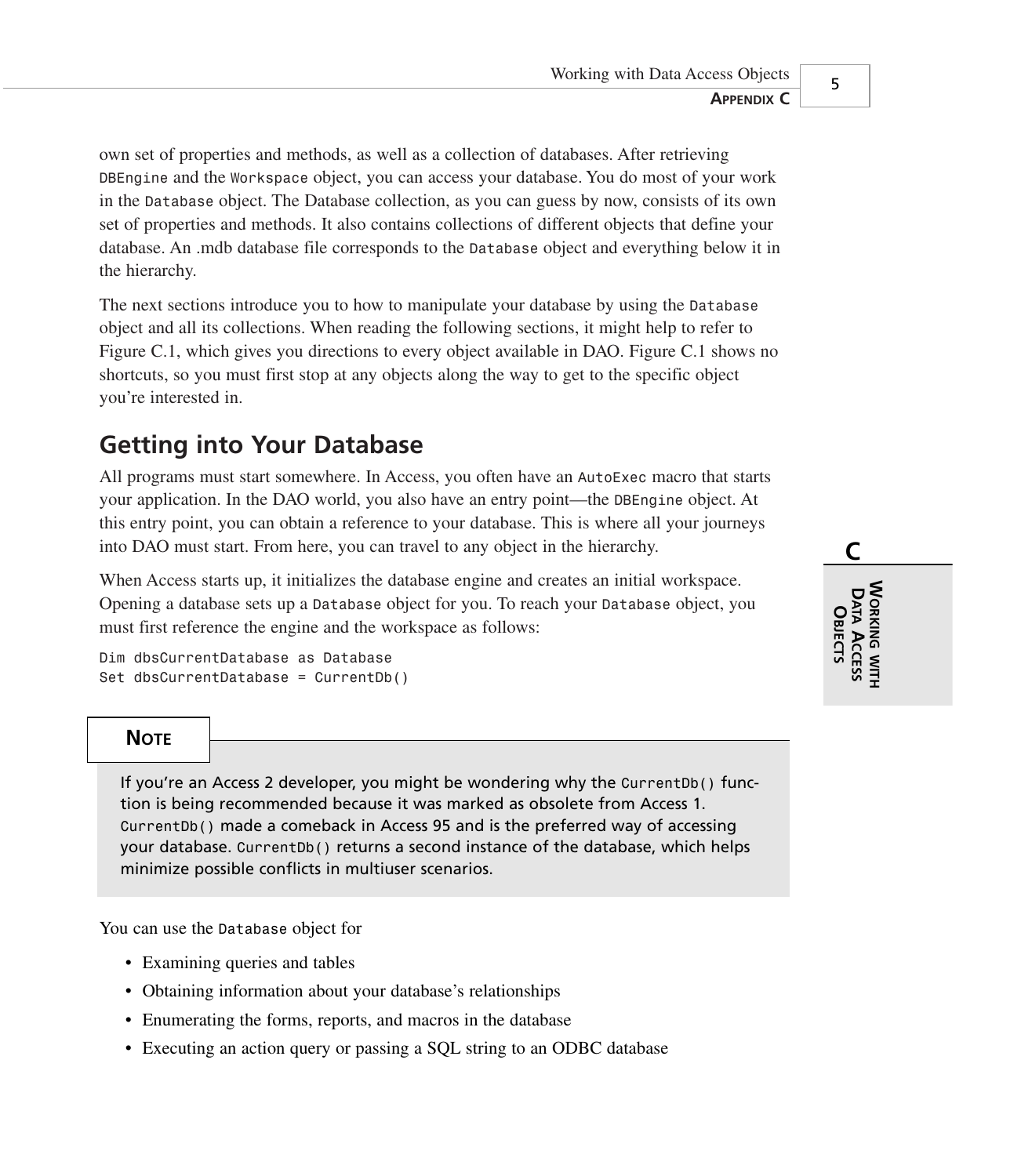*Action queries* modify the contents of the database but don't return a recordset. Chapter 8, "Using Queries to Get the Most Out of Your Data," discusses in detail the four types of action queries: make table, delete, append, and update

- Opening recordsets to create recordsets of existing tables, queries, or even custom SQL statements
- Closing the database

## **Examining Your Database**

By using your knowledge of collections, you can easily list all the tables and queries in your database. Listing C.1 shows how easily it can be done.

**LISTING C.1** WebC.mdb: Listing All Tables and Queries in Your Database

```
Sub ViewTablesAndQueries()
   Dim dbsCurrent As DATABASE, tdfTable As TableDef, qdfQuery As QueryDef
   Set dbsCurrent = CurrentDb()
   For Each tdfTable In dbsCurrent.TableDefs
      Debug.Print tdfTable.Name
  Next
   For Each qdfQuery In dbsCurrent.QueryDefs
      Debug.Print qdfQuery.Name
  Next
```
*End Sub*

This subroutine outputs every table and query in your database. It does nothing to distinguish between system and hidden tables or action queries. Often, when manipulating tables or queries as a whole, you want to skip action queries as well as hidden and system tables.

## **TIP**

In Access 2002, you can access all Access objects through the *CurrentProject* and *CurrentData* objects off the *Application* object. This way, you can use the same code in DAO or ADO. For more information, see Chapter 4.

6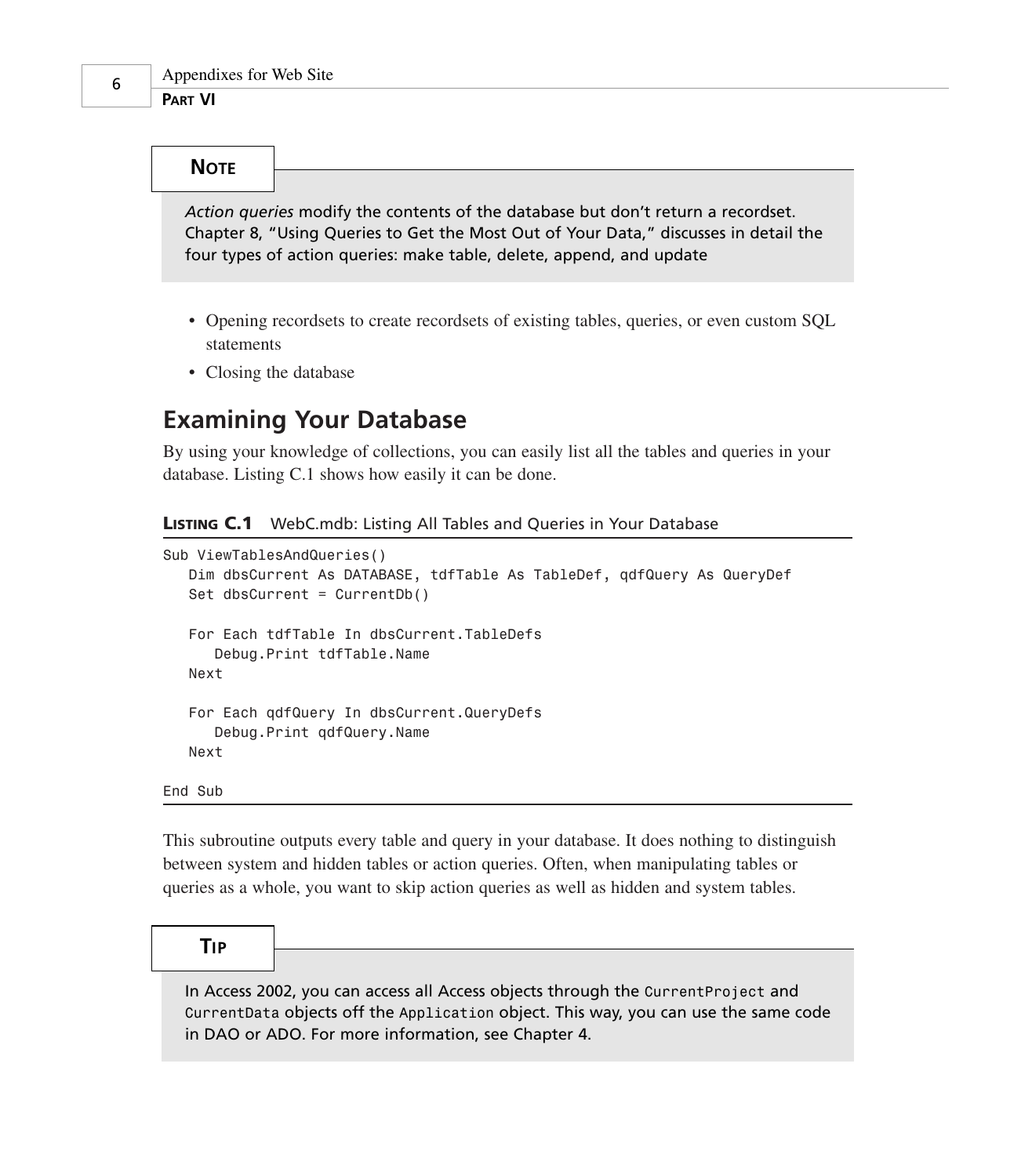## **Examining Table Attributes**

This section shows you how to use properties of a DAO collection. The example uses the *TableDef*'s *Attributes* property to skip over any hidden or system tables.

*Hidden tables* and *system tables* are tables that Access requires for its own internal management. By default, Access doesn't list these tables in the table view. To view system and hidden objects, you must change a few options:

- 1. From the Tools menu, choose Options.
- 2. Select the View tab.
- 3. Select the Hidden Objects and System Objects options.
- 4. Click Apply and then click OK.

Now when you return to your database view, you should see a list of system tables prefixed by *MSys*. When you enumerate all tables in a database, these tables are listed. To eliminate these tables, you can try ignoring tables that begin with *MSys*. However, this does nothing to help you ignore *hidden tables* (temporary tables or your own system tables created while using your database). You also can never guarantee that other users won't use the same prefix in their tables. Because these methods don't work, there must be a better way—and there is by using the *Attributes* property.

Most objects in DAO have attributes, which vary from object to object. The attributes on a table provide information about whether and how the table is attached, as well as whether it is a system or hidden table.

Rewriting the code that lists the tables to ignore system and hidden tables is done as shown in Listing C.2.

```
LISTING C.2 WebC.mdb: Ignoring System and Hidden Tables
```

```
Sub ViewTables()
   Dim dbsCurrent As DATABASE, tdfTable As TableDef
   Set dbsCurrent = CurrentDb()
   For Each tdfTable In dbsCurrent.TableDefs
      If ((tdfTable.Attributes And dbSystemObject) Or _
           (tdfTable.Attributes And dbHiddenObject)) Then
            ' Ignore these tables
      Else
         Debug.Print tdfTable.Name
      End If
   Next
End Sub
```
**C WORKINGMITH DATA ACCESS OBJECTS**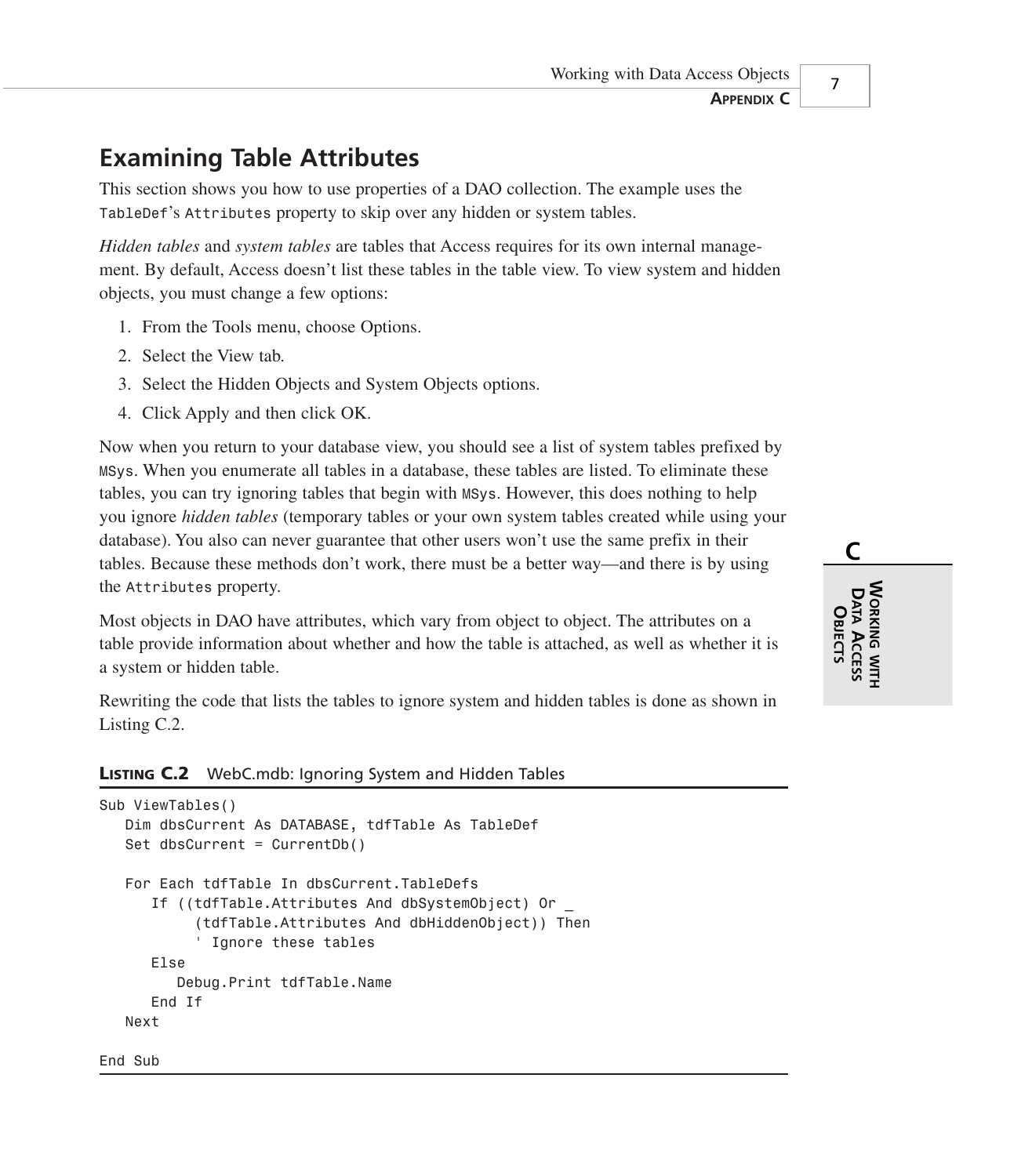Notice the use of the logical *And* operator instead of a test for equivalency with *tdfTable.Attributes = dbSystemObject*. You're doing a bitwise comparison between the two values, as the attribute field can contain a combination of settings.

Because Access 2002 provides constants for each attribute, you don't need to declare your own constants. You need to use only the existing ones.

# **Examining Query Types**

Just as you often want to ignore system and hidden tables, you might also want to ignore or locate only action queries. Action queries modify your data and don't return a recordset. They are executed rather than opened.

Determining the type of query is done through the *Type* property. The routine in Listing C.3 returns select queries, which return a set of records to your form, datasheet, or report. Many select queries allow you to modify the base tables from the datasheet or report.

**LISTING C.3** WebC.mdb: Listing Only Select Queries

```
Sub SelectQueries()
   Dim dbsCurrent As DATABASE, qdfSelect As QueryDef
   Set dbsCurrent = CurrentDb()
   For Each qdfSelect In dbsCurrent.QueryDefs
      If qdfSelect.Type = dbQSelect Then
         Debug.Print qdfSelect.Name
      End If
   Next
```
*End Sub*

Other query types include action queries, which modify data; data-definition queries, which can create tables and indexes; pass-through queries, which allow you to send SQL statements directly to the server; union queries, which combine two or more tables; and crosstab queries, which display data in a spreadsheet-like format. Chapter 8 discusses how to create different types of queries.

# **Creating a Database with DAO**

To help you understand the different objects that make up your database, you're going to learn how to create a copy of your database by using nothing but DAO. You'll copy tables, queries, and relationships property by property. You'll also copy each record in every table field by field.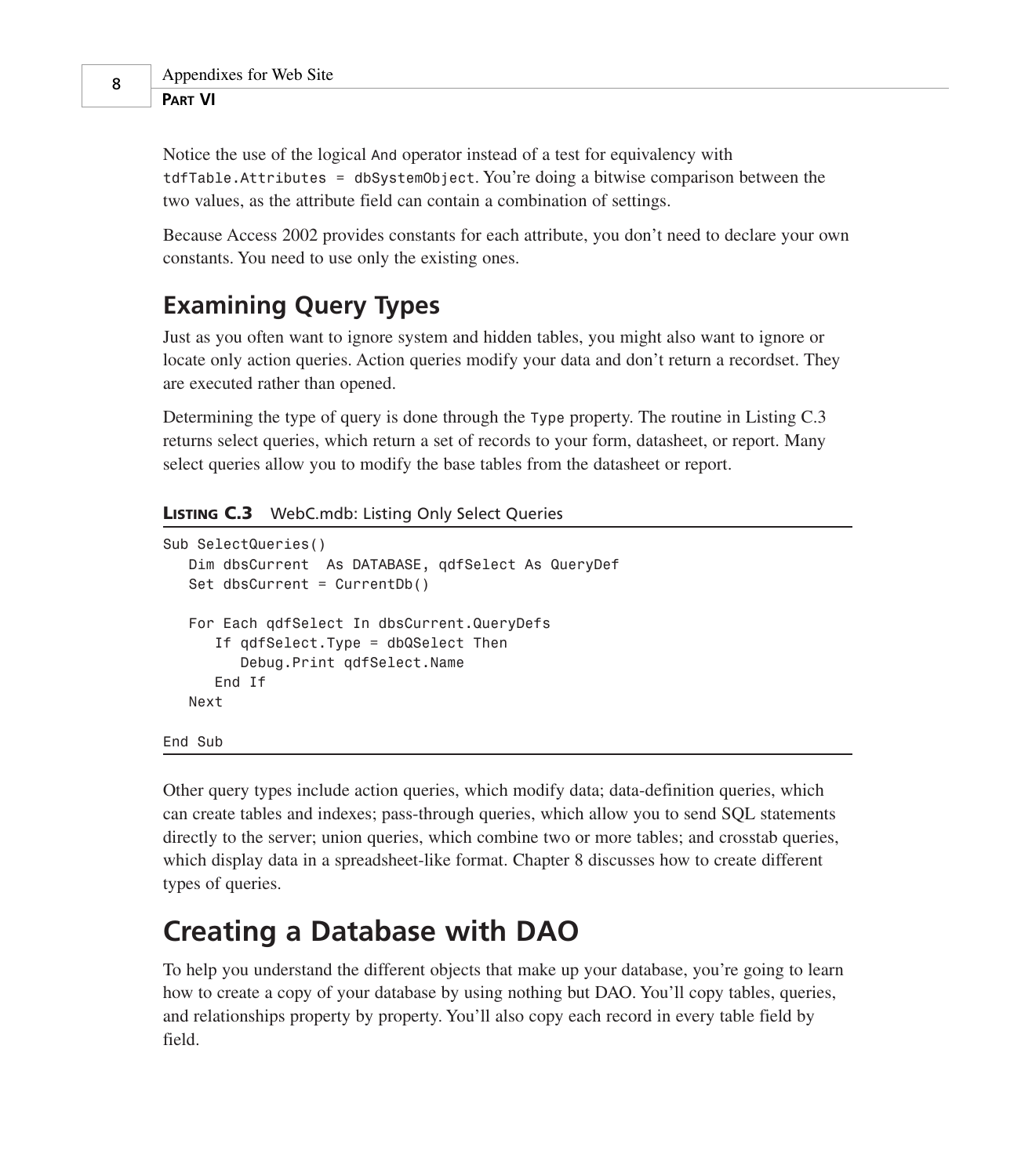## **NOTE**

This example doesn't provide the most efficient method for copying a database. It does, however, demonstrate how to access and use each object in DAO.

While you move through the examples, you're told where you can go in the Access user interface to view how Access displays the information available in DAO. This should help give you a clearer picture of how DAO is organized.

You can find the WebC.mdb database on this Web site. This database consists of a single form and a single code module. All the code for managing the copying of the database is contained in the code module *modCopyDatabase*. In this code module, you find the subroutines listed in Table C.1. (These subroutines are discussed in more detail in the following sections.)

| <i>Subroutine</i> | Description                                                                                                                                                        |
|-------------------|--------------------------------------------------------------------------------------------------------------------------------------------------------------------|
| CopyDatabase      | Manages the copying of the database. It opens the source data-<br>base, creates the destination database, and calls all support rou-<br>tines to perform the copy. |
| CopyData          | Copies all records in each table field by field. No attached table's<br>data is copied. To help increase performance, data is added by<br>using a transaction.     |
| CopyFields        | Copies the Fields collection for the table, indexes, and relation-<br>ship objects.                                                                                |
| CopyIndexes       | Copies the indexes for each table.                                                                                                                                 |
| CopyProperties    | Copies all the properties for the table, index, field, and query<br>objects.                                                                                       |
| CopyQueries       | Copies each query.                                                                                                                                                 |
| CopyRelations     | Copies each relationship.                                                                                                                                          |
| CopyTables        | Copies all the tables to the new database, except system tables.                                                                                                   |

#### **TABLE C.1** Subroutines Used to Copy the Database

The code in WebC.mdb doesn't copy forms, code modules, or reports. Although DAO provides a method for enumerating these pieces as document objects, there's no mechanism through DAO to create new document objects. Nor can you copy individual documents through DAO to another database. But you can copy these objects from the currently active database to another database by using Access's *CopyObject* or *TransferDatabase* method.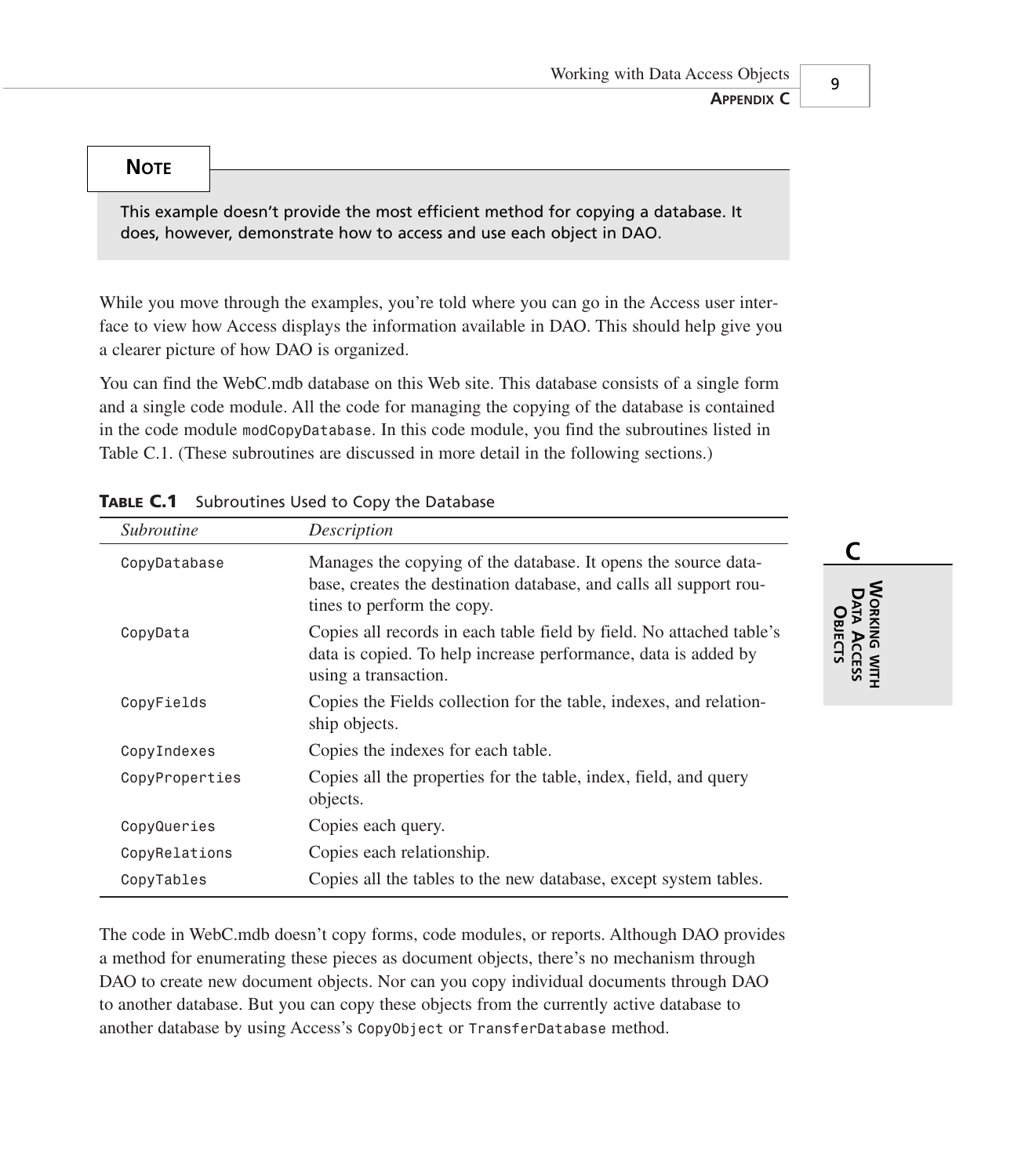The Database Copy Utility form, *frmDatabaseCopy*, is a simple dialog that lets you select a source and destination database to copy (see Figure C.2). You can also specify on this form whether to copy just the structures of the tables or both the structure and the data. To get the filenames, this form uses the API call to the File Open common dialog for requesting the file to copy and the new file to copy to. More information about using API calls can be found in Chapter 15, "Extending the Power of Access with API Calls."

| 图 Database Copy Utility    |      | $\overline{\mathsf{x}}$ |
|----------------------------|------|-------------------------|
| Select Database to Copy    |      |                         |
| Location for Copy          |      |                         |
| Ⅳ Copy Structures Only<br> |      |                         |
|                            | Copy |                         |

#### **FIGURE C.2**

*Use the Database Copy Utility form to make a copy of your database.*

Demonstrating that DAO is a true component, all code in the code module can also be written and run in any Microsoft application that supports VBA and DAO.

## **Creating the Database Object**

Listing C.4 shows the *CopyDatabase* subroutine. This subroutine takes a path to the source database, the destination database, and a Boolean value that indicates whether only the structures should be copied, or the structures and the data should be copied.

#### **LISTING C.4** WebC.mdb: Copying a Database with DAO

```
Sub CopyDatabase(strSourceFile As String, strDestFile As String, _
 blnCopyData As Boolean)
  ' Given the path to the source database, create a duplicate copy of the
  ' database using DAO. The blnCopyData parameter specifies whether
  ' to copy just the structure, or the structure and the data.
  ' While this is not the fastest method for copying databases, it
  ' demonstrates how to create and manipulate all the available objects
  ' in your database.
 Dim dbsSrc As Database, dbsDest As Database
  ' Create the database
 On Error GoTo errExists
  Set dbsSrc = DBEngine.Workspaces(0).OpenDatabase(strSourceFile)
  Set dbsDest = DBEngine.Workspaces(0).CreateDatabase(strDestFile, _
   dbLangGeneral)
 On Error GoTo 0
```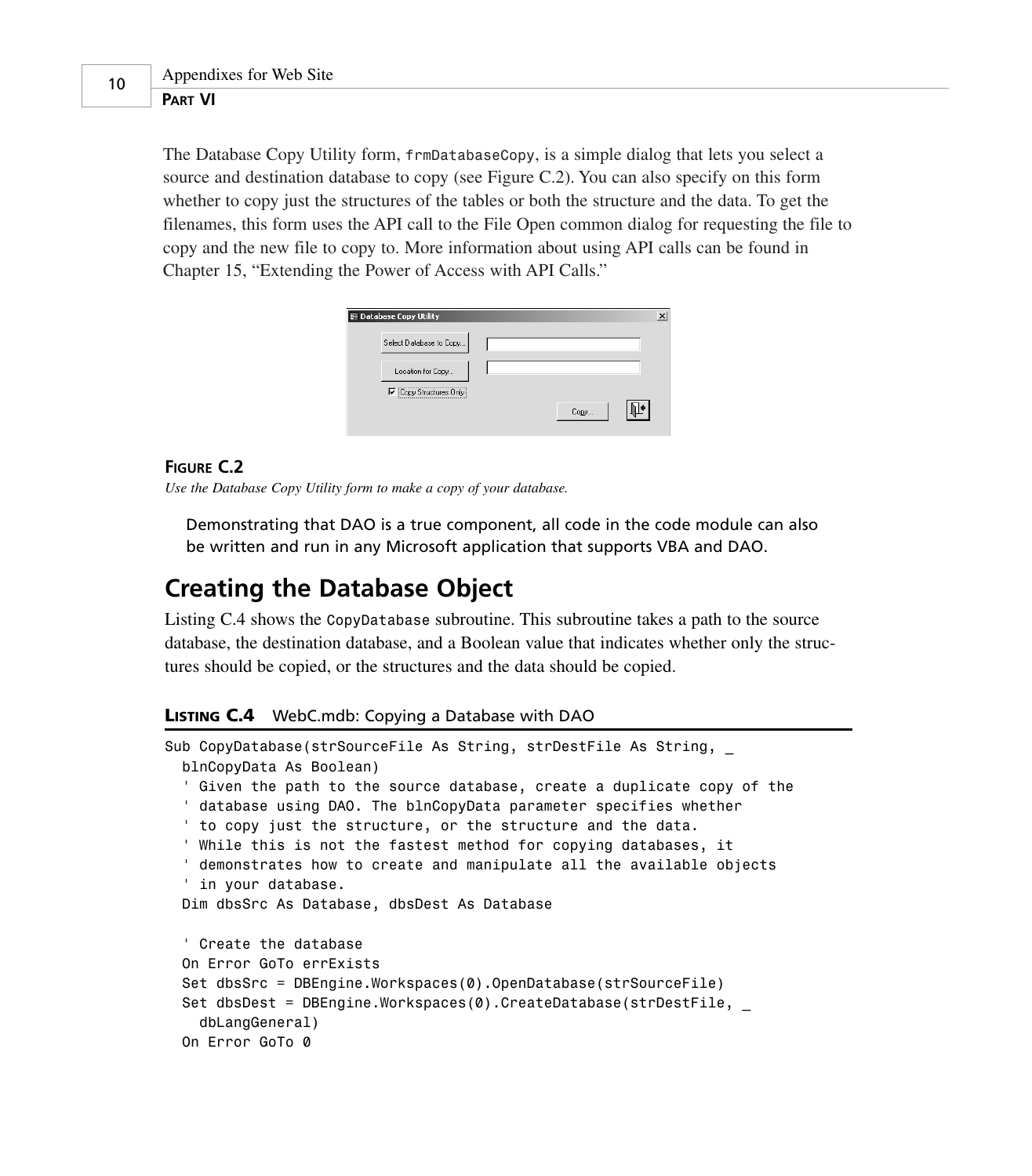#### **LISTING C.4** Continued

```
CopyTables dbsSrc, dbsDest
  CopyQueries dbsSrc, dbsDest
  ' Copying of the data occurs before copying the relationships. This
  ' is so you do not have to worry about whether the order the data
  ' is copied in violated referential integrity rules.
  If blnCopyData Then
    CopyData dbsSrc, dbsDest
  End If
  CopyRelationships dbsSrc, dbsDest
  dbsDest.Close
  dbsSrc.Close
  Exit Sub
errExists:
  If Err = 3204 Then
   MsgBox "Cannot copy to a database that already exists!"
  Else
    MsgBox "Error: " & Error$
  End If
  Exit Sub
End Sub
```
Creating or opening databases with DAO is very easy with the *CreateDatabase* and *OpenDatabase* methods. Both methods must be called on a *Workspace* object.

## **Opening Existing Databases**

The *OpenDatabase* method lets you specify how to open the database. In Listing C.4, just the database name is supplied. You can also optionally supply information to open the database, as shown in the following table. The syntax for the *OpenDatabase* method is as follows:

*Set database = workspace.OpenDatabase(dbname, exclusive, read–only, source)*

| Argument  | Description                                                                                                                                                                                                                  |
|-----------|------------------------------------------------------------------------------------------------------------------------------------------------------------------------------------------------------------------------------|
| exclusive | A Boolean value that specifies whether the database is to be opened<br>exclusively or shared. Databases opened exclusively can be opened by<br>only a single user at a time. When omitted, the database is opened<br>shared. |
| read-only | A Boolean value that specifies whether the database is to be opened as<br>read-only. When omitted, the database is opened as read/write.                                                                                     |
| source    | A string expression that supplies the database's password and connect<br>information for connecting to ODBC data sources.                                                                                                    |

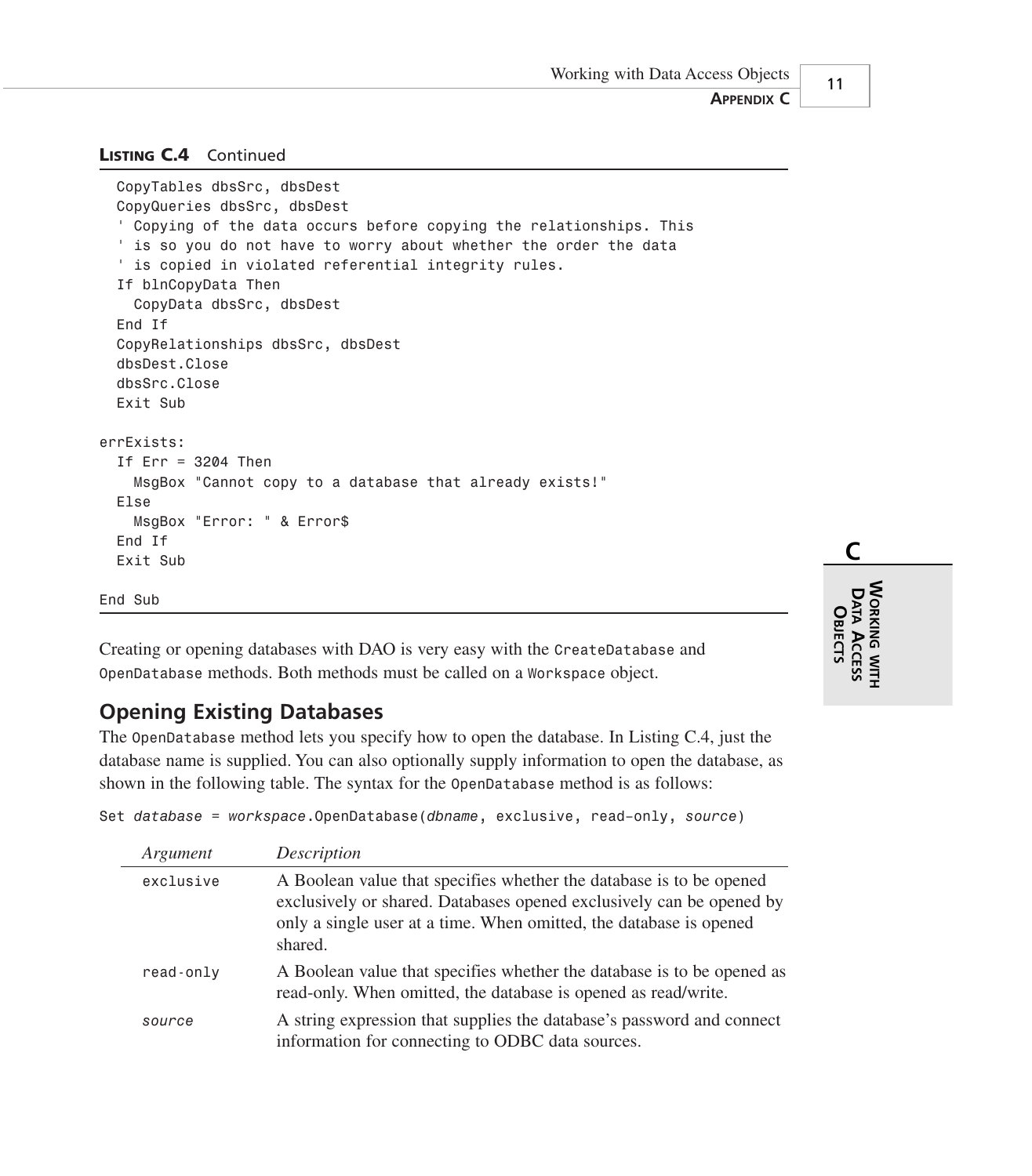## **Creating New Databases**

Creating a database requires a path and filename to store the new database and the database's locality. The *locality* defines how your database sorts data and locates matches. Most often, the locality you use is *dbLangGeneral*, which specifies the ordering used by English, German, French, Portuguese, Italian, and Spanish. If your database is being used in other locales, you can open the database so that it sorts for their locality. For example, in Russia you might want sorting to occur differently.

You also can choose to have the newly created database encrypted. Omitting the *options* argument creates an unencrypted database. The syntax for the *CreateDatabase* method is

*Set database = workspace.CreateDatabase (databasename, locale, options)*

## **Compacting Existing Databases**

To create an encrypted database or to switch the locale of the database, you need to create a new copy from the existing database. Although you can easily modify the sample code in Listing C.4 to do this, Access provides the *CompactDatabase* method for doing this quickly.

The compact database is a method of the *DBEngine* object. The syntax for *CompactDatabase* is

*DBEngine.CompactDatabase olddb, newdb, Locale, options, Password*

At a minimum, you must supply the existing database name (*olddb*) and a new database name (*newdb*). The new database name must be different from the existing one. By using the *Dstlocale*, *SrcLocale*, *options*, and *Password* parameters, you can specify new localities, encryption, and password.

This method doesn't return the newly created database. To use the new database after calling the *CompactDatabase* method, you must open the database with the *OpenDatabase* method.

## **NOTE**

To encrypt a database from within Access, first close all open databases. Then from the Tools menu, choose Database Utilities to compact, repair, and convert databases from previous Access versions, or choose Security to encrypt and set up user accounts. For more information about encrypting a database, see Chapter 20, "Securing Your Application." You can also convert to previous Access versions (namely, 97/2000) in Access 2002, and can compact the open database in place.

The *modGlobalUtilities* module of the book's sample application (VideoApp.mdb) provides code to demonstrate how you can request your users in a multiuser system to log off, as well as automatically try to compact the back-end database. This database can be found on this Web site.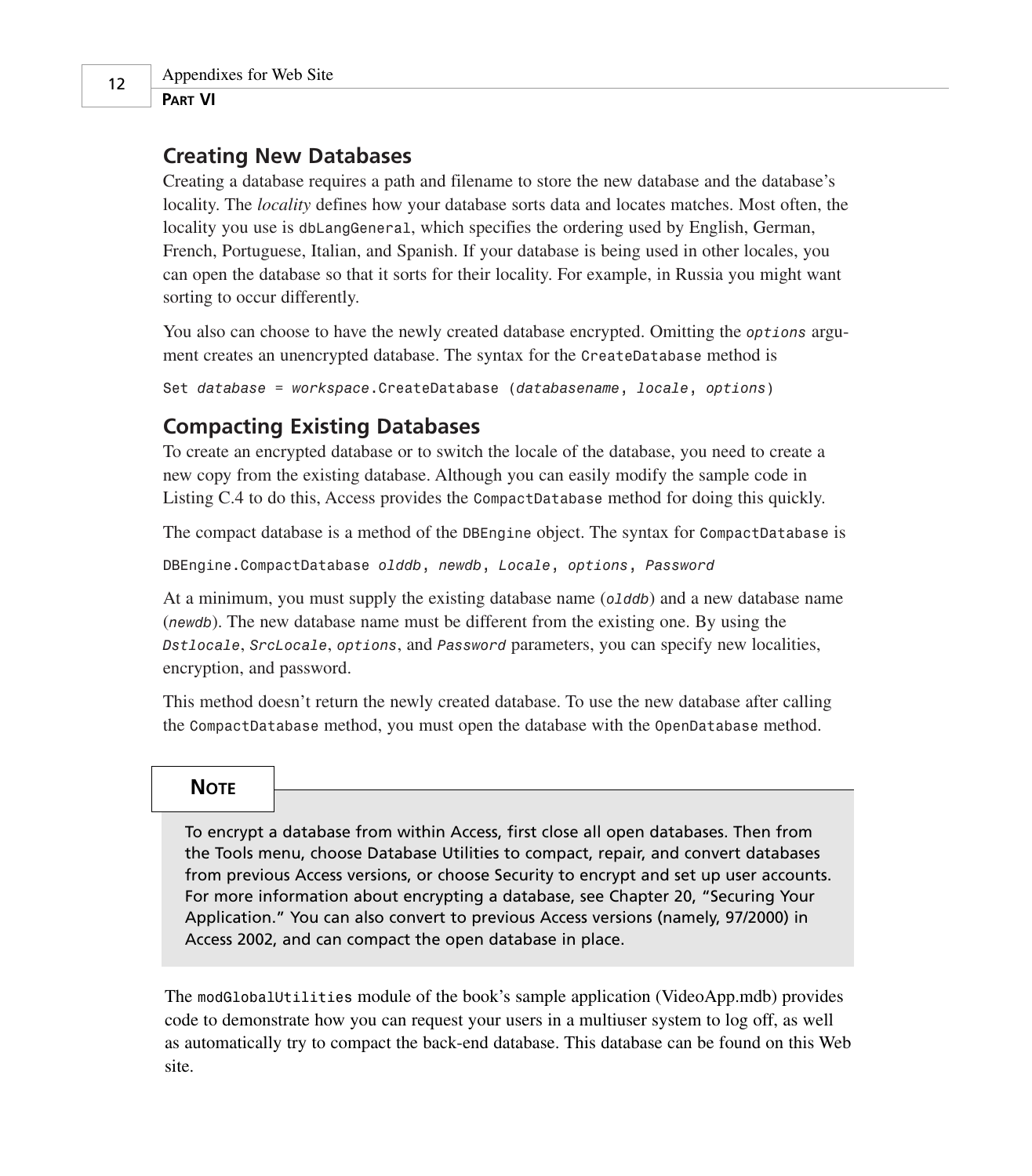## **Copying Table Structures**

In the DAO object hierarchy, notice that tables consist of fields, indexes, and properties. Thus, with each table, the fields, indexes, and properties collections must also be copied. The *TableDef* object represents all the characteristics available when designing a table in the table designer.

The window in Figure C.3 shows the derivation of most information in the *TableDef* object. (I say "most" because the descriptions aren't copied.) The Fields collection corresponds to the field list in the table. Properties about each field are displayed at the bottom of the window, on the General page. To view most of the properties of a *TableDef* object, choose Properties from the View menu.

| <b>Ⅲ tblCustomers: Table</b>                                        |            |                                                  |                         |                                                                                                         | $ \Box$ $\times$ |
|---------------------------------------------------------------------|------------|--------------------------------------------------|-------------------------|---------------------------------------------------------------------------------------------------------|------------------|
|                                                                     | Field Name | Data Type                                        |                         | Description                                                                                             | $\blacktriangle$ |
| <b>B</b><br>CustomerID                                              |            | AutoNumber                                       | Customer ID             |                                                                                                         |                  |
| LastName                                                            |            | Text                                             | Last Name               |                                                                                                         |                  |
| FirstName                                                           |            | Text                                             | First Name              |                                                                                                         |                  |
| Address                                                             |            | Text                                             | Address of Customer     |                                                                                                         |                  |
| City                                                                |            | Text                                             | City                    |                                                                                                         |                  |
| State                                                               |            | Text                                             | State                   |                                                                                                         |                  |
| ZipCode                                                             |            | Text                                             | Zip Code                |                                                                                                         |                  |
| PhoneNo                                                             |            | Text                                             | Phone Number            |                                                                                                         |                  |
|                                                                     |            |                                                  | <b>Field Properties</b> |                                                                                                         |                  |
| General<br>Field Size<br>New Values<br>Format<br>Caption<br>Indexed | Lookup     | Long Integer<br>Increment<br>Yes (No Duplicates) |                         | A field name can be up to 64 characters long,<br>including spaces. Press F1 for help on field<br>names. |                  |



#### **FIGURE C.3**

*Creating and editing tables in Access actually sets the properties of the TableDef object.*

To view the Indexes collection of the *TableDef* object, from the View menu choose Indexes. Notice that each index can have a list of fields, which are contained in a Fields collection of the *Index* object.

Listing C.5 is a good example of when to use code to ignore system tables. You don't want to copy the system tables because they are created and managed automatically by the database engine as you copy information. Actually, trying to create a table with the name of an existing system table generates errors.

**LISTING C.5** WebC.mdb: Copying the *TableDefs* Collection

```
Sub CopyTables(dbsSrc As Database, dbsDest As Database)
  Dim tbfSrc As TableDef, tbfDest As TableDef
  For Each tbfSrc In dbsSrc.TableDefs
```
13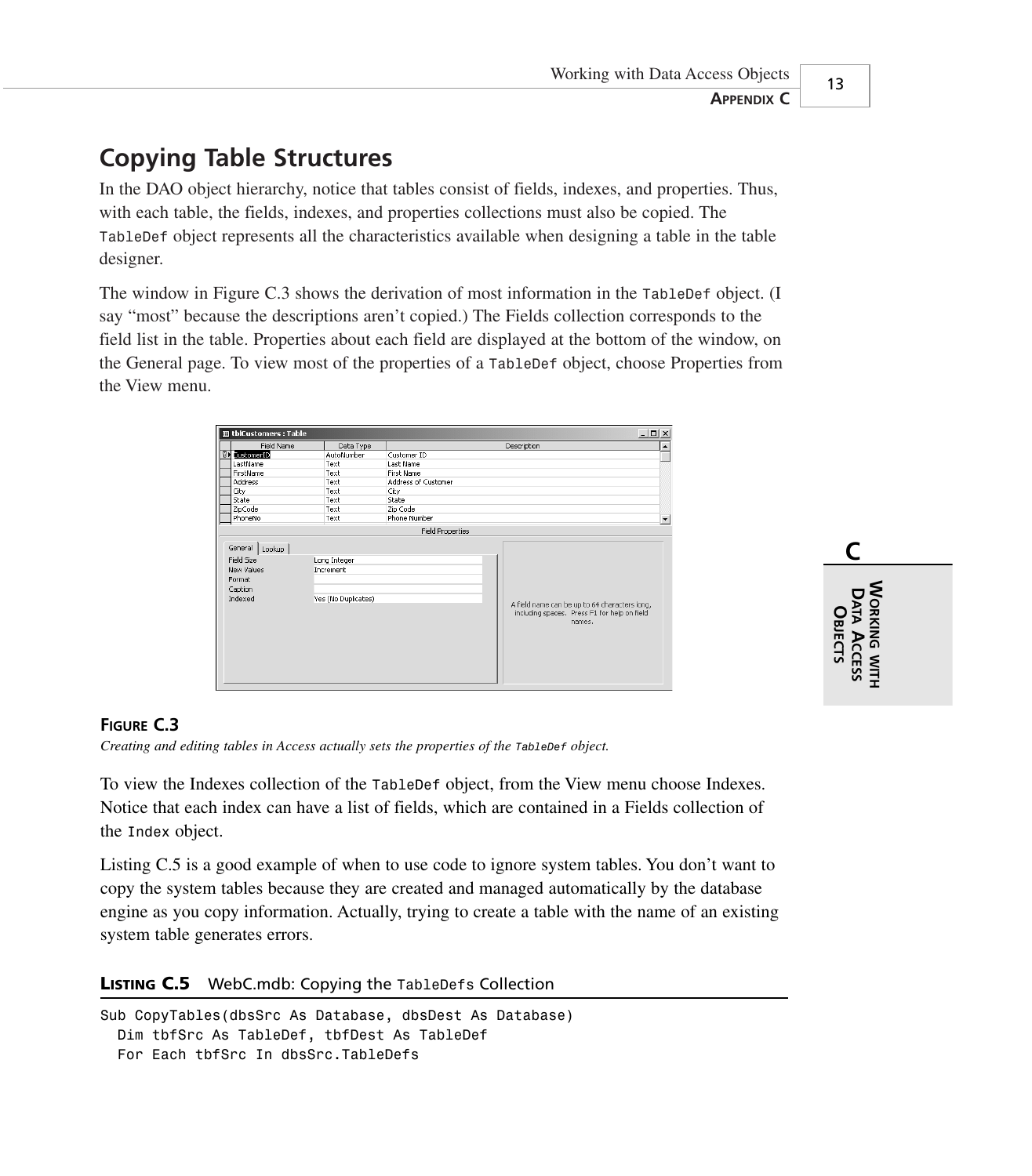#### **LISTING C.5** Continued

```
If (tbfSrc.Attributes And dbSystemObject) Then
    Else
      Set tbfDest = dbsDest.CreateTableDef(tbfSrc.Name, _
        tbfSrc.Attributes, tbfSrc.SourceTableName, tbfSrc.Connect)
      If tbfSrc.Connect = "" then
         CopyFields tbfSrc, tbfDest
         CopyIndexes tbfSrc.Indexes, tbfDest
      End If
      CopyProperties tbfSrc, tbfDest
      dbsDest.TableDefs.Append tbfDest
    End If
  Next
End Sub
Sub CopyIndexes(idxsSrc As Indexes, objDest As Object)
  Dim idxSrc As Index, idxDest As Index, propSrc As Property
  For Each idxSrc In idxsSrc
    Set idxDest = objDest.CreateIndex(idxSrc.Name)
    CopyProperties idxSrc, idxDest
    CopyFields idxSrc, idxDest
    objDest.Indexes.Append idxDest
  Next
```
*End Sub*

In Listing C.5, the *objDest* argument is being passed as a generic object so that the *CopyIndexes* subroutine can be reused to copy indexes of the *TableDef* and *Relations* objects.

The generic *CopyProperties* subroutine in Listing C.6 copies all the object's properties. DAO exposes a Properties collection on almost all its objects. To cover cases where a property might not have a value, a simple error handler is included in the code.

```
LISTING C.6 WebC.mdb: Copying All Properties for the Object
```

```
Sub CopyProperties(objSrc As Object, objDest As Object)
 Dim prpProp As Property, temp As Variant
 On Error GoTo errCopyProperties
 For Each prpProp In objSrc.Properties
   objDest.Properties(prpProp.Name) = prpProp.Value
 Next
 On Error GoTo 0
 Exit Sub
```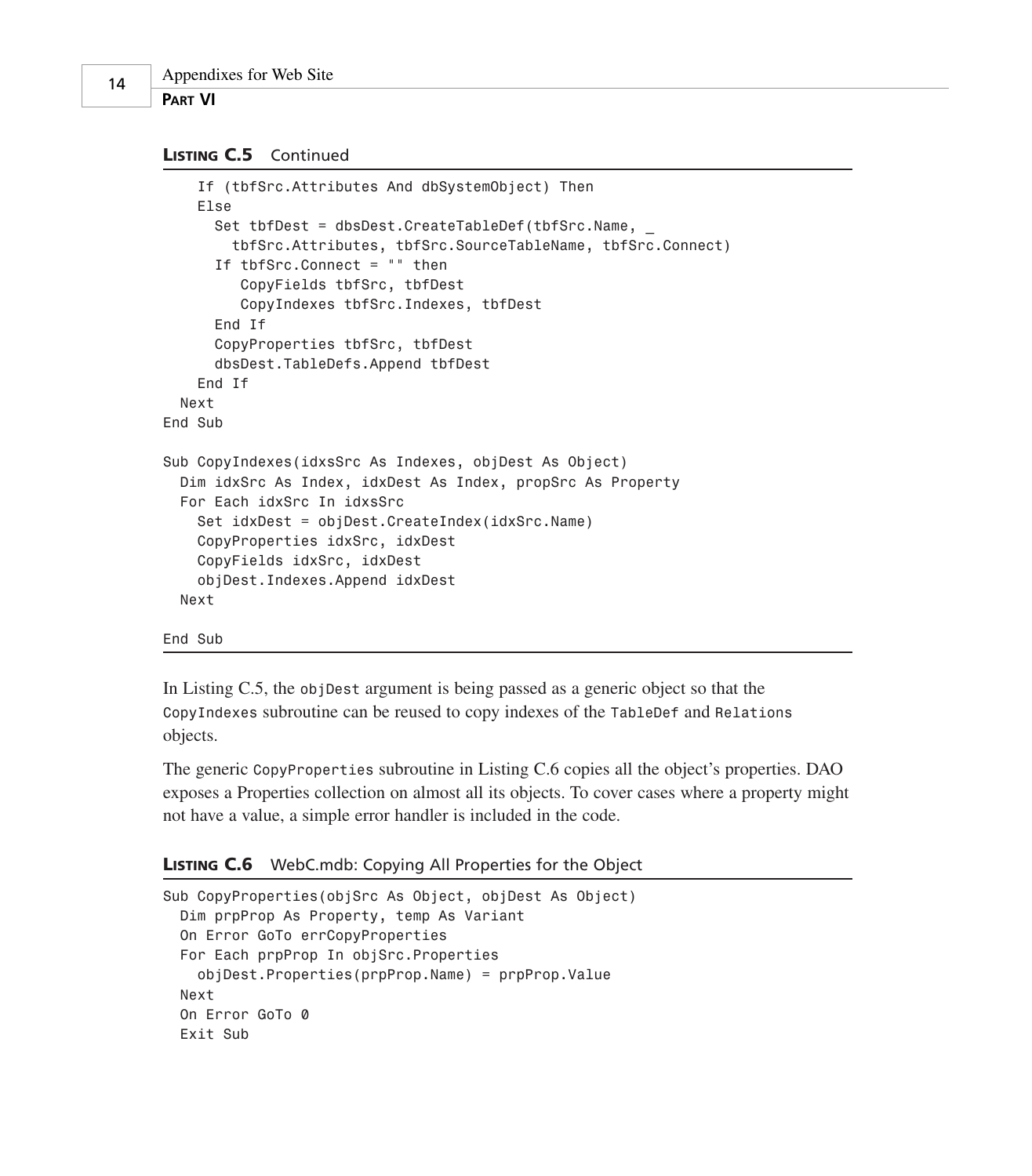## **LISTING C.6** Continued

*errCopyProperties: Resume Next End Sub*

Notice that creating a *TableDef* object in code consists of the following steps:

- 1. The *CopyTables* subroutine creates a blank *TableDef* object by declaring a new instance of the object for each table in the source database. Creating a *TableDef* object doesn't automatically append it to the database's *TableDefs* collection. Until the *TableDef* object is appended to the database, you can modify most of the properties. When appended, some properties, such as the *TableDef* object's *Attributes* property, become read-only.
- 2. By using the *CopyFields* subroutine (this subroutine's code appears later in the section "Fielding the *Field* Object"), the fields are copied from the source *TableDef* and appended to the newly created *TableDef*. (The *Field* object works similarly to the *TableDef* object.)
- 3. After the fields are appended, indexes based on those fields can be created. Indexes are composed of their own sets of fields. The fields in the index must be existing fields from the table. For this reason, the fields are appended to the *TableDef* before the indexes are. Again, the index must be created and then appended to the *TableDef*. For most objects in DAO, you need to create the object and then append it to the appropriate collection. However, this isn't always true, as you'll learn in the next section.
- 4. After the table is completely defined, append it to the *TableDefs* collection to save the newly created table with your database.

These steps explain the simple process of creating a *TableDef*. However, they don't point out the details of the *TableDef* object. When creating a *TableDef*, you need to answer the following questions:

- What do you want to name the table?
- Is the table an attached table? If so, what are the attributes relating to this attachment, what's the connect string, and what's the source table's name?

You can answer these questions immediately when you create the *TableDef* object. By examining the following code, you can see that four properties are being set:

```
Set tbfDest = dbsDest.CreateTableDef(tbfSrc.Name, tbfSrc.Attributes, _
      tbfSrc.SourceTableName, tbfSrc.Connect)
```
**C WORKINGMITH DATA ACCESS OBJECTS**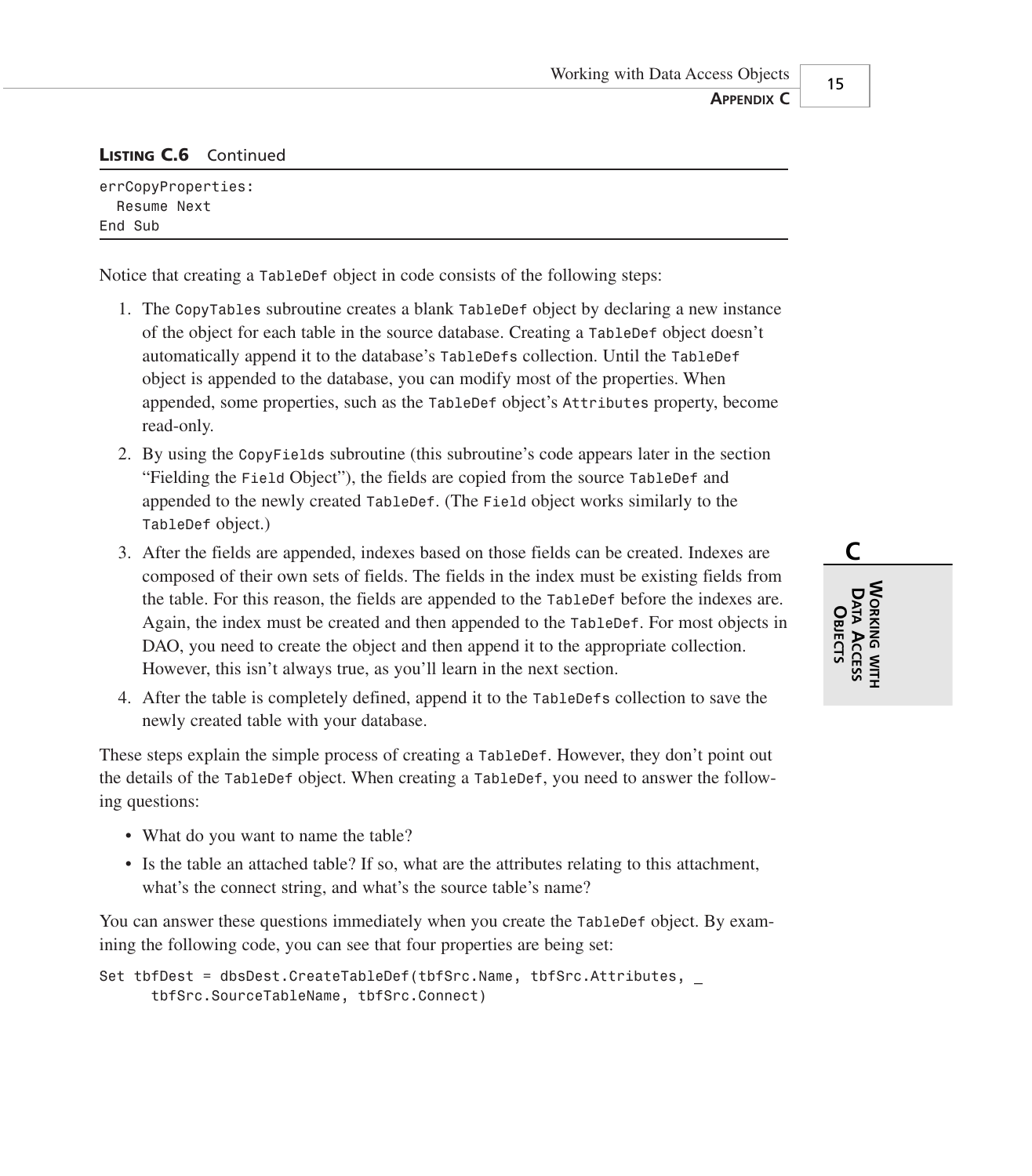The four properties being set are as follows:

- *Name* is the name of the table.
- *Attributes* identifies the various attributes that can be set for a table. For an examination of the *Attributes* property, see the earlier section "Examining Table Attributes."
- *SourceTableName* is used for linked tables.
- *Connect* is used for ODBC tables, giving the connect string.

You can set these four properties when creating the table or at any time up to appending the table to the TableDefs collection. After a table is appended, you can still change the name and connect string, but you can't modify the attributes or the source table name.

## **Fielding the** *Field* **Object**

The most popular of all DAO objects is *Field*. It exists in *TableDef*s, indexes, and relations. The code in Listing C.7 is the *CopyFields* subroutine called by the *CopyTableDefs* subroutine. The *CopyFields* subroutine copies fields from any source object with a Fields collection to any destination object.

**LISTING C.7** WebC.mdb: Copying the Fields Collection

```
Sub CopyFields(objSrc As Object, objDest As Object)
 Dim fldSrc As Field, fldDest As Field
 For Each fldSrc In objSrc.Fields
   If TypeName(objDest) = "TableDef" Then
      Set fldDest = objDest.CreateField(fldSrc.Name, _
        fldSrc.Type, fldSrc.Size)
   Else
      Set fldDest = objDest.CreateField(fldSrc.Name)
   End If
   CopyProperties fldSrc, fldDest
   objDest.Fields.Append fldDest
   Next
   Exit Sub
End Sub
```
In the arguments for the *CopyFields* subroutine, notice that the source and destination tables are passed as objects rather than as *TableDef*s. This is a good example of where you can use a generic object type to write reusable code. The same *CopyFields* subroutine copies fields between indexes and relations.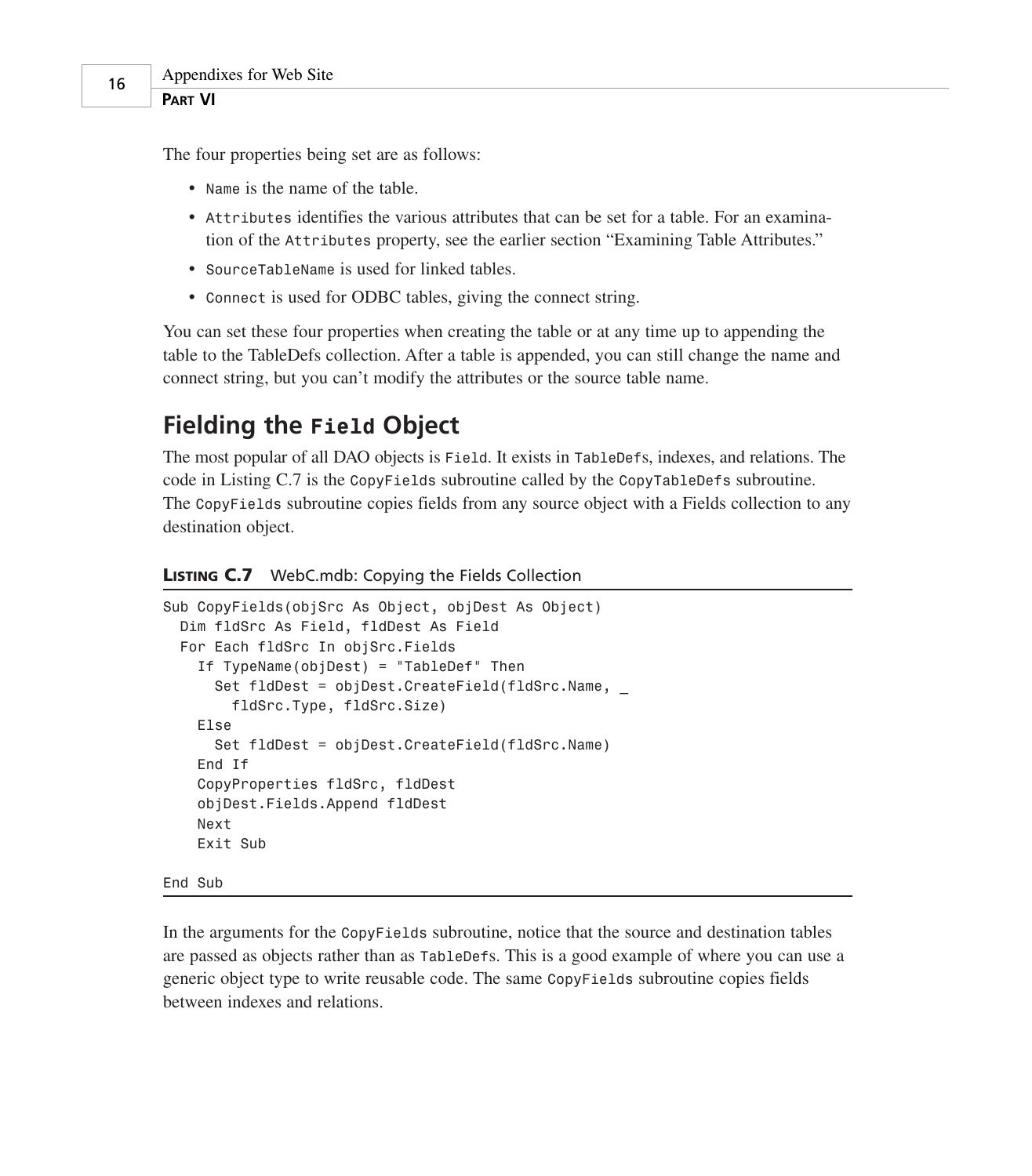Also, how the field is created depends in the object. Based on the object, different properties are available on the field. For example, a field in a table must have a specific size and type. In a relationship and index, however, all that's necessary is the field name because on those objects the field name refers back to the *TableDef*.

**NOTE**

One disadvantage to using the *CopyFields* routine and generic object types is that VBA fails to do any type checking on the calling parameters. Any pair of objects can be passed into this routine without causing a compile-time error. The only indication of improperly calling this routine would be a runtime error. You can use *TypeOf()* to determine what type of field you are dealing with, thus making the code more robust in critical places.

# **Copying Queries**

The *QueryDef* object stores all your query definitions. This object exposes SQL queries in an object-oriented approach. You can access the list of fields that make up a query, as well as the parameters in parameterized queries. These collections are created from the SQL statement. Therefore, when you create a query through DAO, you supply only the appropriate SQL statement; DAO does the rest. You can't append to the parameters or the Fields collection on a *QueryDef* object.

Creating queries is the exception to the pattern you've been seeing. Creating a *QueryDef* automatically appends the query to the database. You don't call the *Append* method on the *QueryDef* object.

The *CopyQueries* subroutine (see Listing C.8) shows how to copy a query from a source database to a destination database. Different from all the other copy subroutines provided earlier, the query is created directly in the database and isn't appended to the database.

**LISTING C.8** WebC.mdb: Copying the *QueryDefs* Collection

```
Sub CopyQueries(dbSrc As Database, dbDest As Database)
  ' Querydefs are automatically appended to the database at the time
  ' of creation.
  Dim qrySrc As QueryDef, qryDest As QueryDef
  For Each qrySrc In dbSrc.QueryDefs
    Set qryDest = dbDest.CreateQueryDef(qrySrc.Name, qrySrc.SQL)
    CopyProperties qrySrc, qryDest
  Next
End Sub
```
**C WORKINGMITH DATA ACCESS OBJECTS**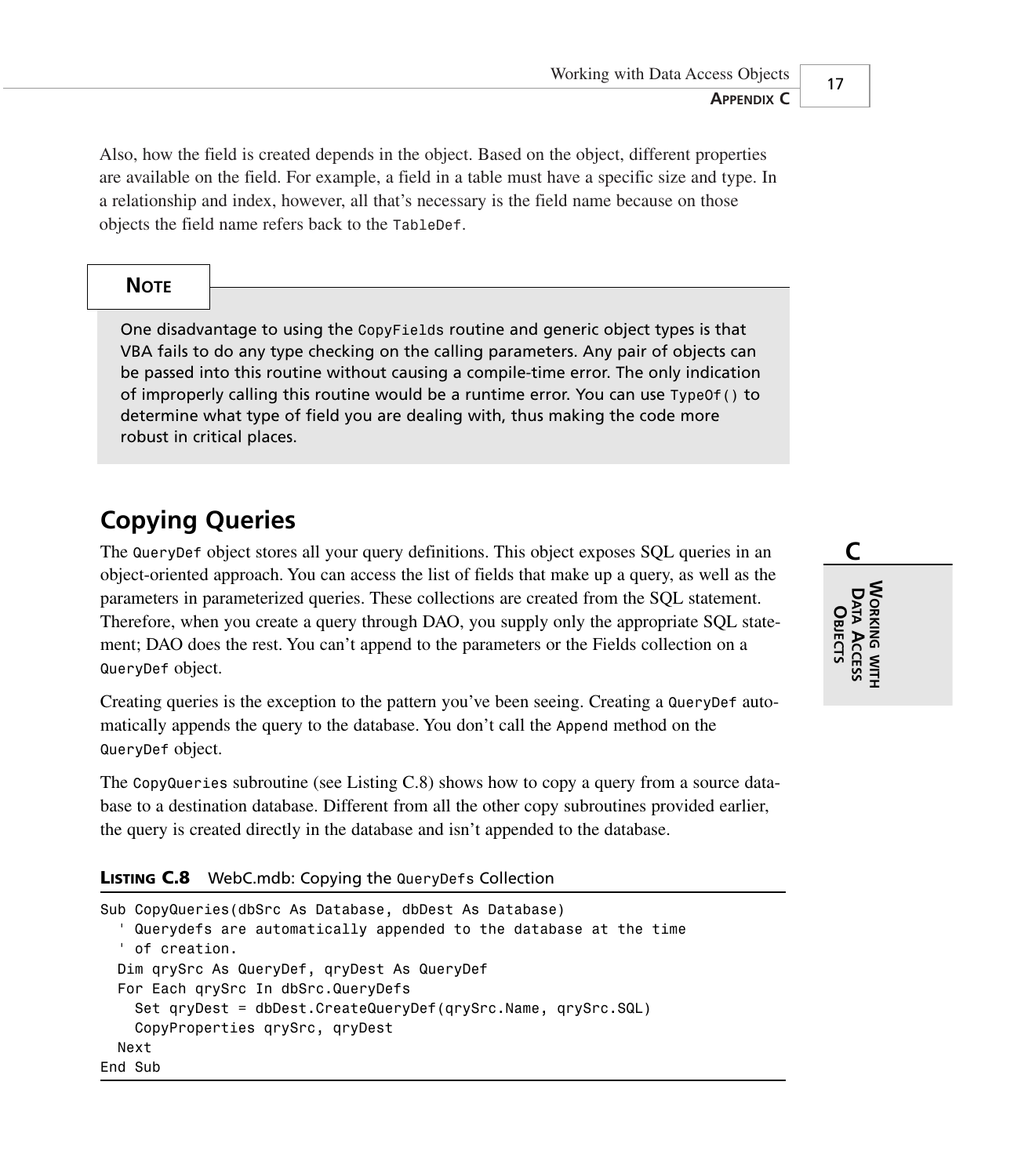## **Creating Temporary Queries**

Use the *CreateQueryDef* method to create temporary queries. To create a temporary query, call the *CreateQueryDef* method but supply an empty string as the query's name.

If, after creating this query, you want to append it to the database, you must provide the query with a name and then append the query to the *QueryDefs* collection. Trying to append a query that doesn't have a name generates a runtime error.

**TIP**

Because creating temporary queries tends to "bloat" the database, you want to take advantage of a feature that allows you to compact the current database when exiting the application. To set this feature, choose Options from the Tools menu. On the General page, check the Compact on Close option. (The compacting will occur only if the database size will be reduced by 256KB.)

## **Compiling Queries**

Queries executed and opened from *QueryDef* objects run more quickly than executing SQL statements. For example, to create a query that returns all the customers in a specific state, write the following function that creates the SQL statement and executes it:

```
Function StateQuery(strState as String) as Recordset
  Dim dbsCurrent as Database
  Set dbsCurrent = Currentdb()
  ' Chr(34) is used to insert a quotation mark.
  Set StateQuery = dbsCurrent.OpenRecordset("Select * From [Customers]" _
         & "Where [State] = " & chr(34) & strState & chr(34))
End Function
```
A more efficient way to execute this query is to create it as a parameterized query through the query designer and save the query. The database engine can then pre-optimize saved queries. You can view the query for this example in the WebC.mdb sample application, which you can find on this Web site. The query name is *qryCustomersInState*. Rewriting the preceding *StateQuery()* function to use the compiled query results in the following:

```
Function StateQuery(strState as String) as Recordset
  Dim qdState as QueryDef
  Dim dbsCurrent as Database
  Set dbsCurrent = Currentdb()
  Set qdState = dbsCurrent.QueryDefs("qryCustomersInState")
  qdState.Parameters("WhatState") = strState
  Set StateQuery = qdState.OpenRecordset
End Function
```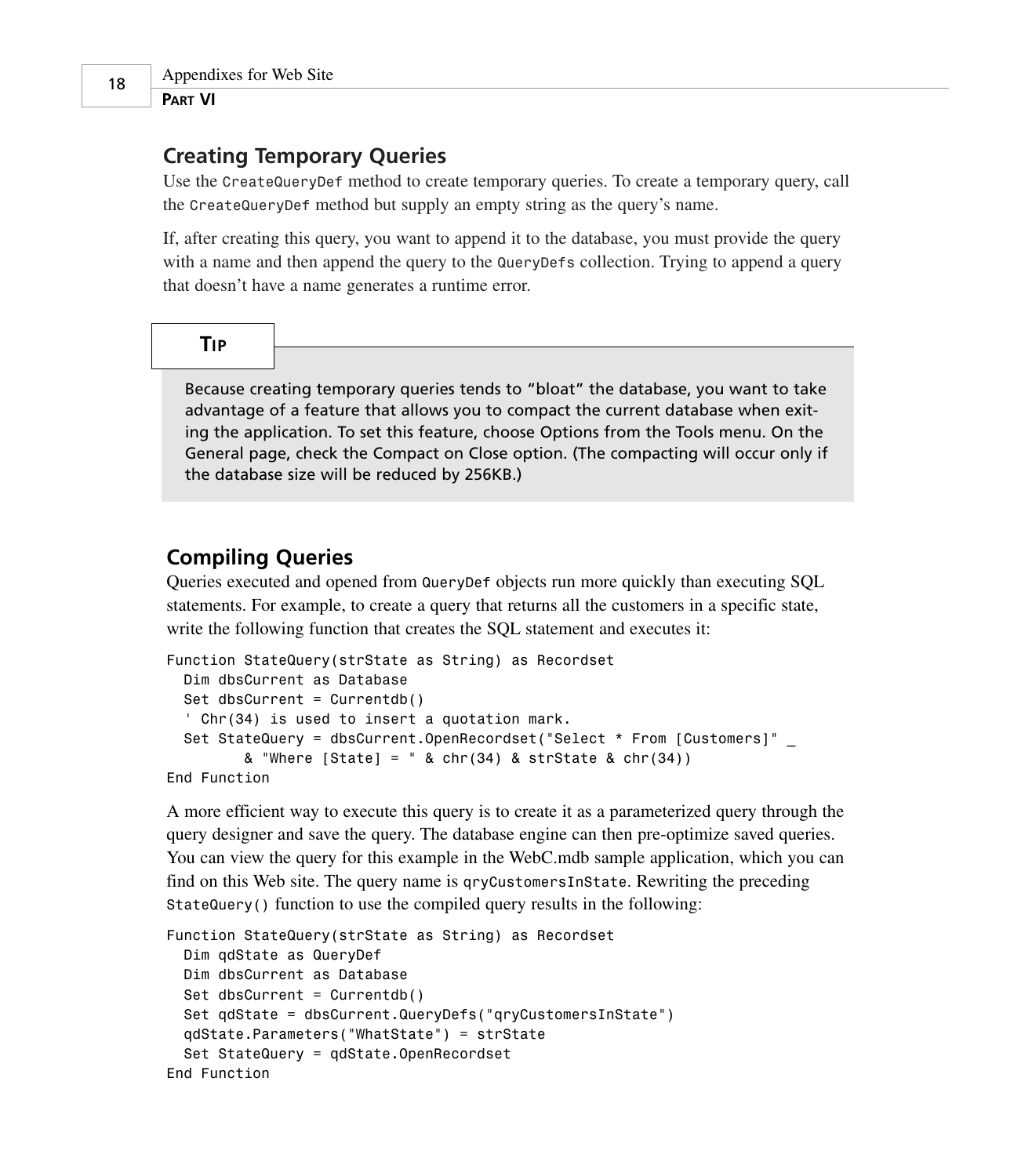In the function, the *QueryDef* for the query is referenced. When you execute parameterized queries, you must first set the parameters through the *QueryDef* object. The parameters are stored in a Parameters collection.

#### **NOTE**

A *parameterized query* requires arguments to be run. If the arguments aren't supplied, you receive an error when the query is executed.

After you set the parameters, call the *OpenRecordset* method on the *QueryDef* object to return the recordset for the currently specified parameters. To execute queries that don't have a Parameters collection, just open the recordset from the database object. For example, to open a query called *qryMoviesbyCategory*, use the following code:

```
Function MoviesByCategory() as Recordset
  Dim dbsCurrent as Database
  Set dbsCurrent= Currentdb()
  Set MoviesByCategory = dbsCurrent.OpenRecordset("qryMoviesbyCategory")
End Function
```
You don't need to go through the *QueryDefs* collection when running queries that aren't parameterized. It's much simpler just to use the *OpenRecordset* method on the current database object.

# **Copying Relationships**

Relationships can exist between any two tables or queries in your database. A relation consists of a primary key and a foreign key. The *primary key* is one or more fields in a table that uniquely identify a record; the *foreign key* is one or more fields from another table that refer to the primary key.

For example, in a customer order-entry system, you can have one table containing all your customers and another table containing all the customer orders. In the Customers table, the CustomerID field uniquely identifies a customer. Therefore, in designing the tables, the Orders table would also have a CustomerID field. However, quite a few records for each customer are probably in the Orders table because one record represents one order. In defining this relationship, the primary key is the CustomerID in the Customers table, and the foreign key is the CustomerID in the Orders table. Because each customer can have many orders, this type of relationship is called *one-to-many*.

**C WORKINGMITH DATA ACCESS OBJECTS**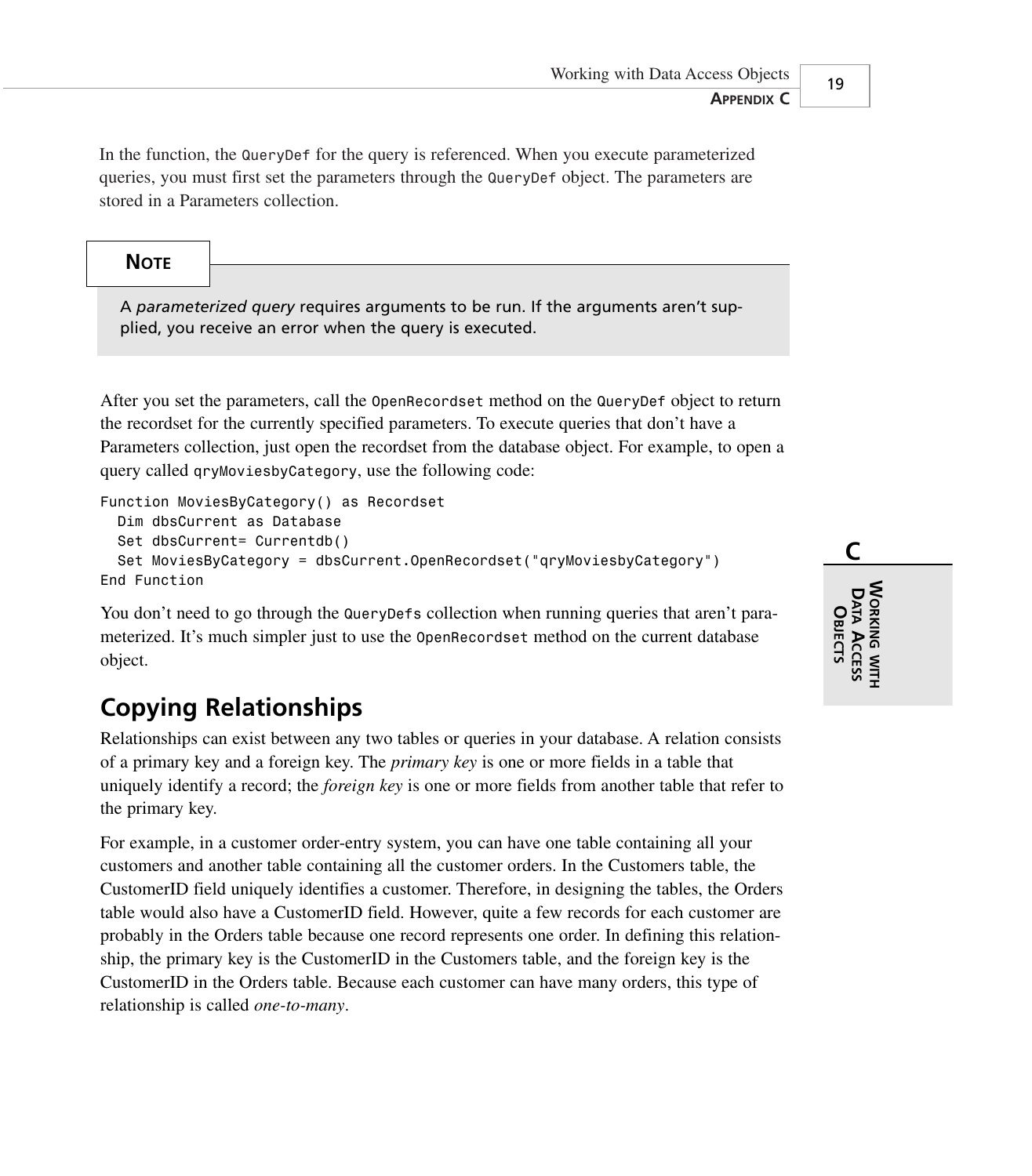All these characteristics are available on the *Relation* object. The *Attributes* property represents the joining relationship between the two tables or queries. The *Attributes* property is used to distinguish all the information about the relationship available in the Define Relationship dialog box. To display the relationships available on the current database, from the Tools menu choose Relationships. This view corresponds to the Relationships collection in DAO. Figure C.4 shows an example of this.



#### **FIGURE C.4**

*This window shows the relationship layout for the sample application Northwind.mdb, which comes with Access.*

To view a specific relationship object, double-click any lines connecting two tables. This brings up a dialog similar to the one in Figure C.5.

| <b>Edit Relationships</b>                                       |                                  | $\overline{\mathbf{r}}$ |
|-----------------------------------------------------------------|----------------------------------|-------------------------|
| Table/Query:<br>Categories                                      | Related Table/Query:<br>Products | OK                      |
| CategoryID                                                      | CategoryID                       | Cancel<br>Join Type     |
| Enforce Referential Integrity                                   |                                  | Create New              |
| Cascade Update Related Fields<br>Cascade Delete Related Records |                                  |                         |
| Relationship Type:                                              | One-To-Many                      |                         |

#### **FIGURE C.5**

*In this dialog, you can define the type of relationship and whether referential integrity should be enforced.*

Defining a relationship occurs through the window in Figure C.4 and the dialog in Figure C.5. The Table/Query column in the Edit Relationships dialog represents the primary key in the relationship, whereas the Related Table/Query column represents the foreign key. The fields selected in these lists are represented by the Fields collection of the relationship object. In this collection, you can get each field that's taking part in the relationship, the primary key, and the foreign key.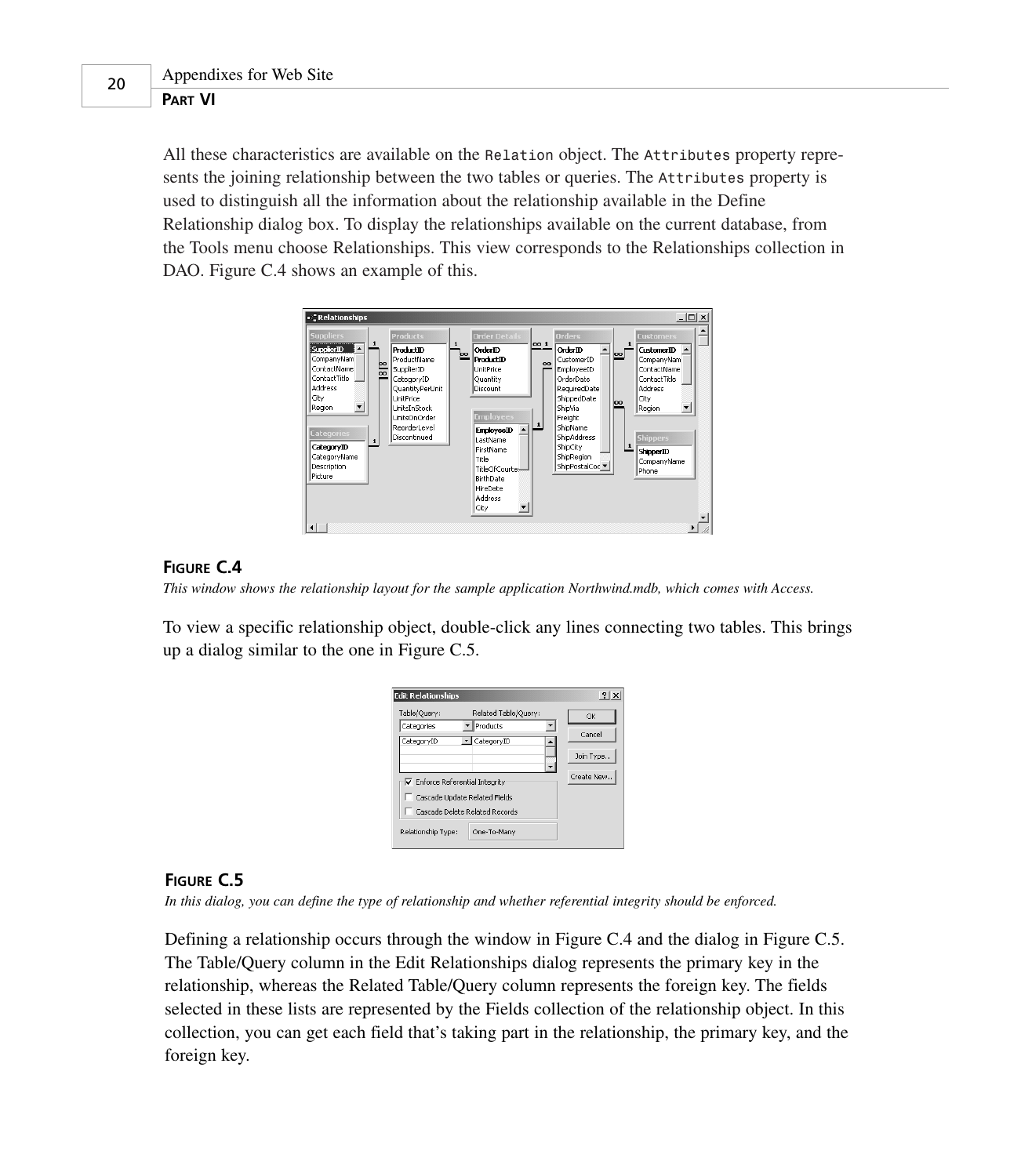The referential integrity and the join information are available on each relation object. Referential integrity ensures that every foreign key has a primary key. Listing C.9 shows how to copy the relationships, adding the C to the name of the relationship copied just so that you know it's a copy.

```
LISTING C.9 WebC.mdb: Copying the Relations Collection
```

```
Sub CopyRelationships(dbsSrc As Database, dbsDest As Database)
  ' This routine copies all the relationships to a new database.
  ' There is no properties collection on a relation, and all the
  ' properties can be set at the time of creating the new relation.
  Dim relSrc As Relation, relDest As Relation
  For Each relSrc In dbsSrc.Relations
    If Left(relSrc.Name, 4) <> "MSys" Then
      Set relDest = dbsDest.CreateRelation("C" & relSrc.Name, _
        relSrc.Table, relSrc.ForeignTable, relSrc.Attributes)
          CopyFields relSrc, relDest
          dbsDest.Relations.Append relDest
    End If
  Next
End Sub
```
# **Copying Data**

Up to this point, you've created a copy of your database's table, query, and relationship definitions. Now, your new database consists of no data. In this section, you perform the data transfer by using just DAO calls. Opening tables in DAO is done by using the *OpenRecordset* method on the database object (see Listing C.10).

```
LISTING C.10 WebC.mdb: Copying Data by Using Workspaces
```

```
Sub CopyData(dbsSrc As DATABASE, dbsDest As DATABASE)
  Dim tbfSrc As TableDef, rstDest As Recordset, rstSrc As Recordset
  Dim wspTransact As Workspace
  Dim fldSrc As Field
  Set wspTransact = DBEngine.Workspaces(0)
  wspTransact.BeginTrans
  On Error GoTo errRollback
  For Each tbfSrc In dbsSrc.TableDefs
    If (tbfSrc.Attributes And dbSystemObject) Or _
      (tbfSrc.Connect <> "") Then
         ' No system tables or attached tables
      Else
        Set rstSrc = dbsSrc.OpenRecordset(tbfSrc.Name, dbOpenTable, _
          dbForwardOnly)
        If Not rstSrc.EOF Then ' Make sure it is not empty
          Set rstDest = dbsDest.OpenRecordset(tbfSrc.Name, _
```

```
WORKINGMITH
         DATA
         ACCESS
OBJECTS
```
**C**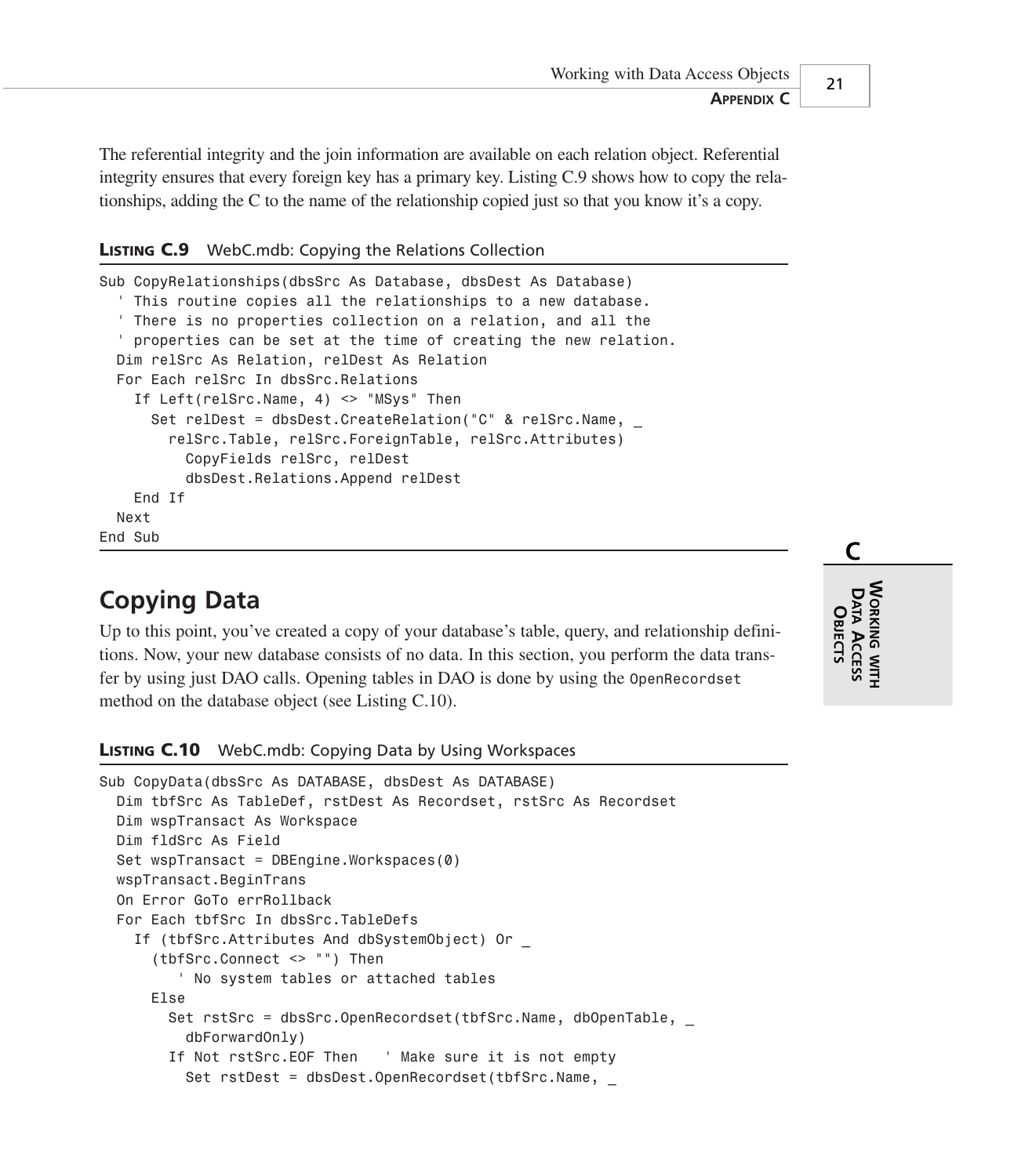#### **LISTING C.10** Continued

```
dbOpenDynaset, dbAppendOnly)
          Do While Not rstSrc.EOF
            rstDest.AddNew
            For Each fldSrc In rstSrc.Fields
              rstDest(fldSrc.Name) = fldSrc.Value
            Next
              rstDest.UPDATE
              rstSrc.MoveNext
          Loop
            rstDest.Close
        End If
        rstSrc.Close
    End If
 Next
 wspTransact.CommitTrans
 Exit Sub
errRollback:
 MsgBox "Error:" & Error$
 wspTransact.Rollback
 Exit Sub
End Sub
```
When the recordsets are opened, extra parameters are specified. The source table is specified to be opened as a read-only table. These customizations give you more flexibility and can be used to increase performance. Opening for read-only increases performance because the database engine knows you'll never be making any modifications.

## **TIP**

If the tables you are copying over aren't replicable, you can also use an *INSERT* SQL statement with *dbs.Execute* to copy a whole table. This might work faster than the record-by-record, field-by-field copy method shown here. The purpose for using the method displayed here is to show how to use DAO.

You can use many other options to open recordsets. You can specify in a multiuser environment that no one else can modify or add records (*dbDenyWrite*), that other users can't even view the records (*dbReadOnly*), and whether in a multiuser environment you get a runtime error if you try to edit data that another user is editing (*dbSeeChanges*). Many of these options can be combined with the *And* operator to give you further control. To make a recordset that denies reads and writes to other users, specify the options as *dbDenyWrite And dbDenyRead*.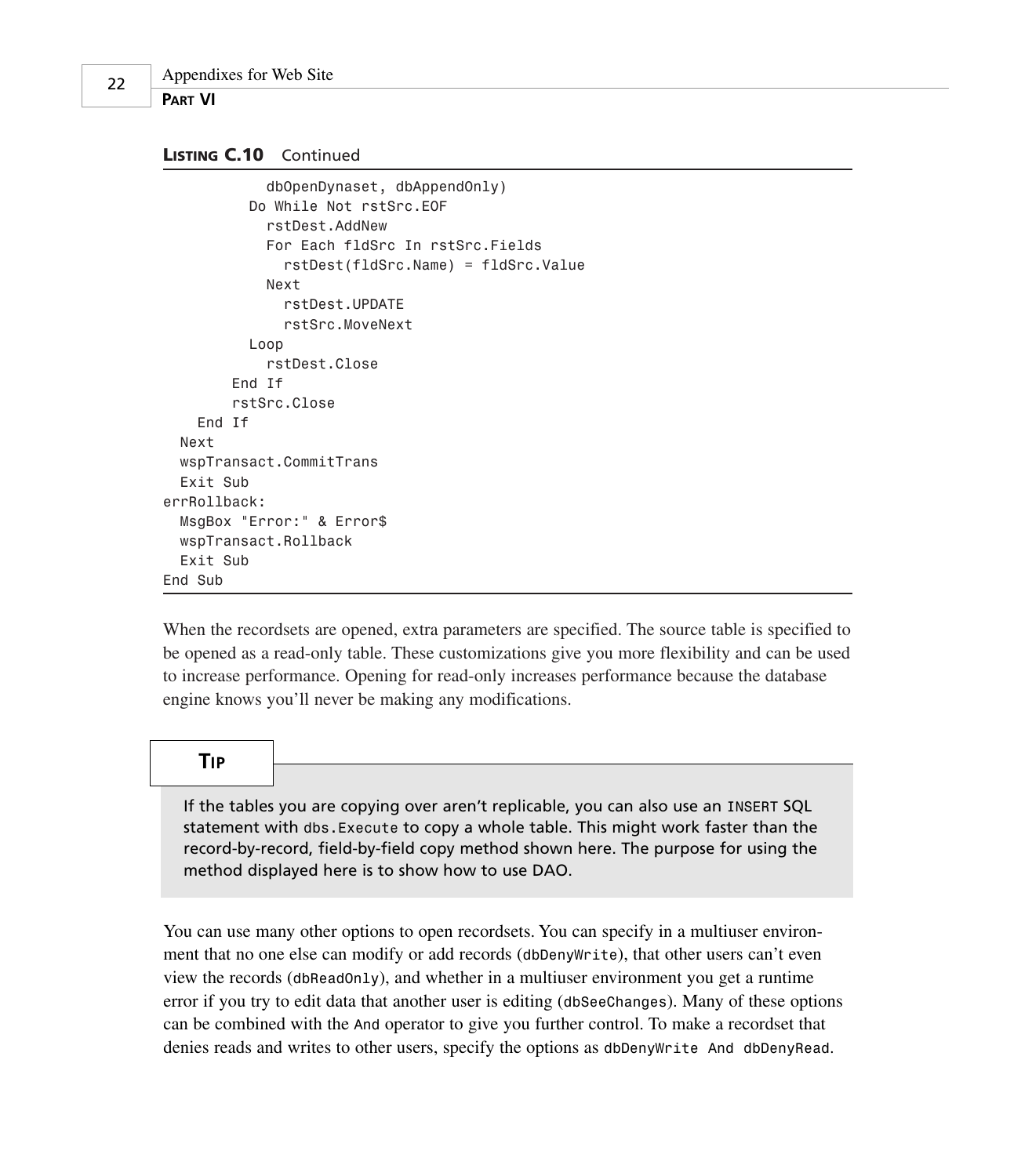# **Increasing Speed with Transactions**

In the *CopyData* subroutine in Listing C.10, notice the *wspTransact.BeginTrans* line. Access supports transactions, which, in some cases, greatly increase the speed of modifying and updating data. By using a transaction, you can group a large number of updates into a single operation.

However, transactions are more than just faster updates. By using transactions, you can modify one or many tables. At any point during the update, you can decide to cancel, or *roll back*, the transaction. Rolling back a transaction causes no updates to be saved to your database.

#### **NOTE**

If you plan to use transactions for performance reasons, be sure to run benchmarks with and without the transaction commands. In prior versions of Jet and Access, transactions could be counted on for increasing speed; in Access 97 and Jet 3.5, this wasn't always the case. As of Access 97 and Jet 4, the main purpose for using transactions should be to take advantage of the rollback capability, if necessary.

Using transactions can be a very efficient and effective way to perform bulk operations. If, during the bulk update, an error or unexpected condition occurs, you can roll back the transaction, leaving your database in its original state.

#### **CAUTION**

Although transactions might sound wonderful, you must be aware of many complexities. For every *BeginTrans* you call, you must always have a *CommitTrans* or *Rollback*. Leaving transactions open can cause unpredictable and possibly dangerous effects because you'll leave recordsets open with locks on them. This is especially important to recognize when debugging an application. If you stop your program in the middle of a transaction, don't reset your application without committing or rolling back the transaction. For example, in the *CopyData* subroutine in Listing 3.17 (in Chapter 3), if you stopped the procedure with Ctrl+Break with the intention of aborting the procedure, you must execute the following code line in the Immediate window:

#### *wspTransact.Rollback*

Omitting the rollback leaves your application in a potentially dangerous state, with recordsets left locked.

**WORKINGMITH DATA ACCESS OBJECTS**

**C**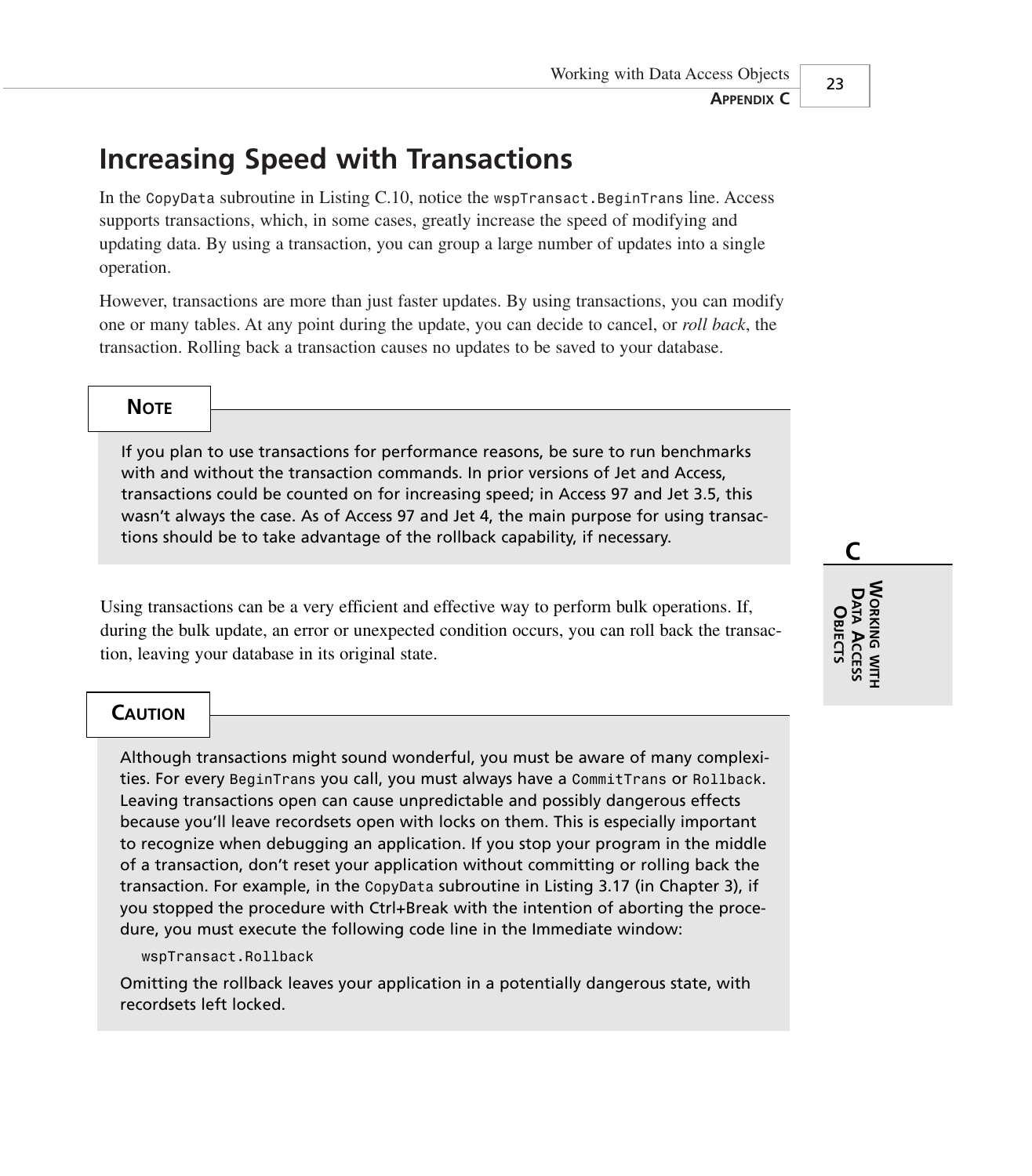Transactions encompass any and all modifications and updates to any database that occur within the *Workspace* object. Therefore, you can create transactions that span multiple tables and even databases. This is important to understand, especially when you roll back, because you'll be rolling back all the actions that have occurred since the beginning of the transaction.

Transactions can be nested. This means that you can create a transaction and within that transaction create another transaction. You can roll back the inside transaction and continue to process the outside transaction. You can also commit the inside transaction and then roll back the entire operation by rolling back the outside transaction.

Sometimes you might actually want to run two transactions independently and simultaneously. You can easily do so by creating a clone of your *Workspace*. On the *Application* object of Access, call the *DefaultWorkspaceClone* method to obtain a second *Workspace* on your database. In this *Workspace*, you can initiate a second, independent transaction that can run at the same time as the transaction on the default *Workspace*.

**NOTE**

The *DefaultWorkspaceClone* method doesn't require the user to log back on. The cloned workspace has the same characteristics as the original workspace. It's equivalent to the user logging on a second time with the same password.

# **Using Custom Properties**

Access uses DAO to track different pieces of information about your application. For example, the application title, application icon, summary information about the database, and much more information is stored in DAO.

To view your application title, icon, and other information about the application, choose Startup from the Tools menu. The dialog shown in Figure C.6 appears.

Access stores the information in this dialog in the database by using custom properties. However, unless you've set the property through the user interface, the property might not yet be added to the database. Therefore, whenever you write code that sets or retrieves a custom property, you must first check to see whether the property exists.

Listing C.11 shows the sample code that attempts to set a property. This code takes the object the property resides on, the property name, and the value to assign to the property. If the property is successfully set, *True* is returned; otherwise, *False* is returned.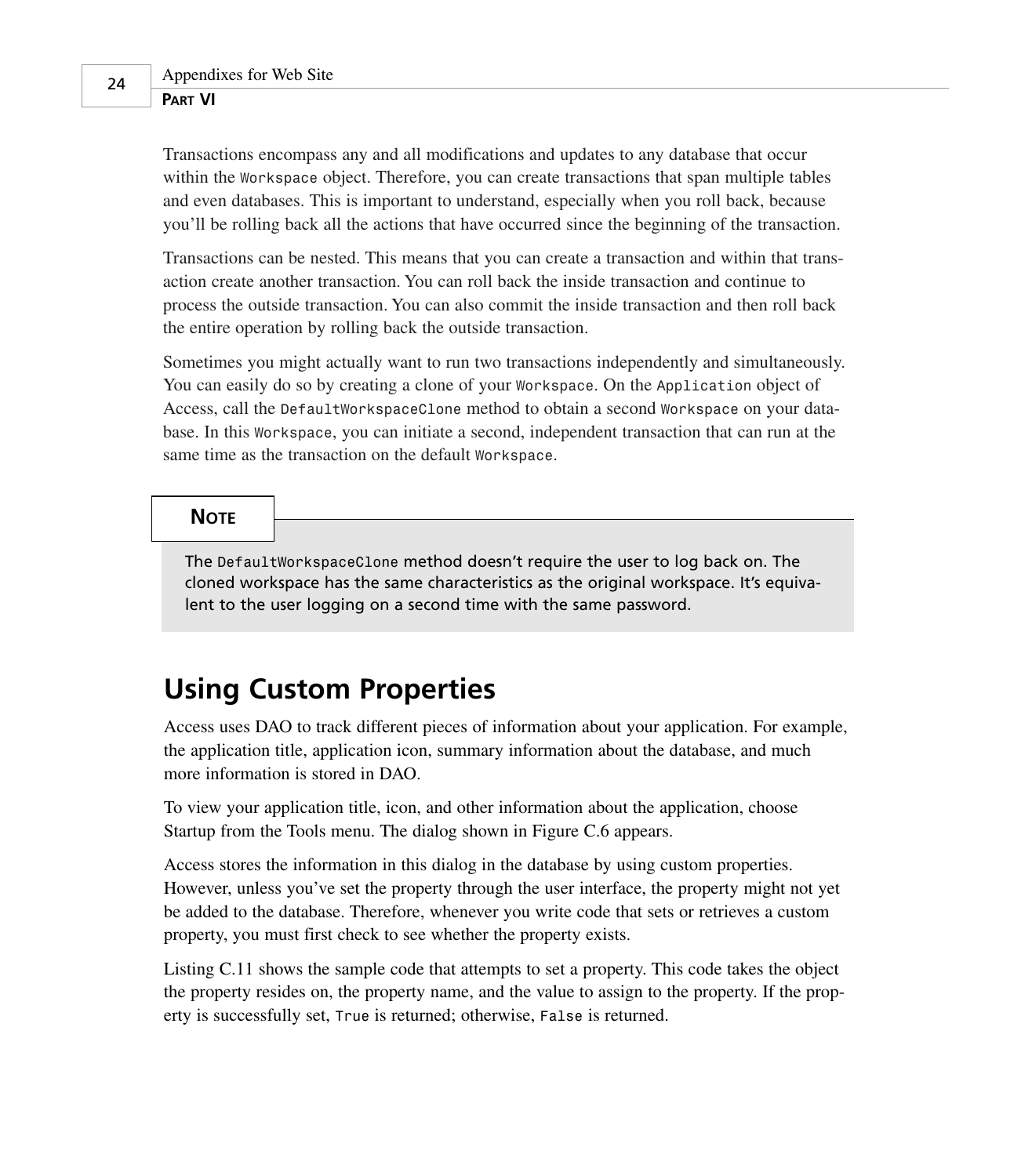25



#### **FIGURE C.6**

*The Startup dialog lets you define the startup options for your application, such as the initial form to open and what menu bars to display.*

#### **NOTE**

Sometimes it might be better for the application to store custom properties in the *CurrentProject* object or its collections, especially if the database might be upsized. To learn more about *CurrentProject*, see Chapter 4.

**LISTING C.11** WebC.mdb: Assigning Values by Using the Properties Collection

```
Function AssignProperty(objSource As Object, prpName As String, _
    prpType As Variant, prpValue As Variant) As Boolean
  Dim prp As Property
  On Error GoTo Assign_Err
  objSource.Properties(prpName) = prpValue
  AssignProperty = True
AddProp_Exit:
  Exit Function
Assign_Err:
  AssignProperty = False
End Function
```
You can use the code in Listing C.12 to add a property to an object in DAO. The function takes the DAO object to add the property to, the name of the property, the data type, and an optional value to assign to the property.

#### **LISTING C.12** WebC.mdb: Adding a Custom Property to a DAO Object

```
Function AddProperty(objSource As Object, strName As String, _
    varType As Variant, Optional varValue As Variant) As Boolean
  Dim prpProp As Property
  On Error GoTo Err_AddProp
```
**C WORKINGMITH DATA ACCESS OBJECTS**